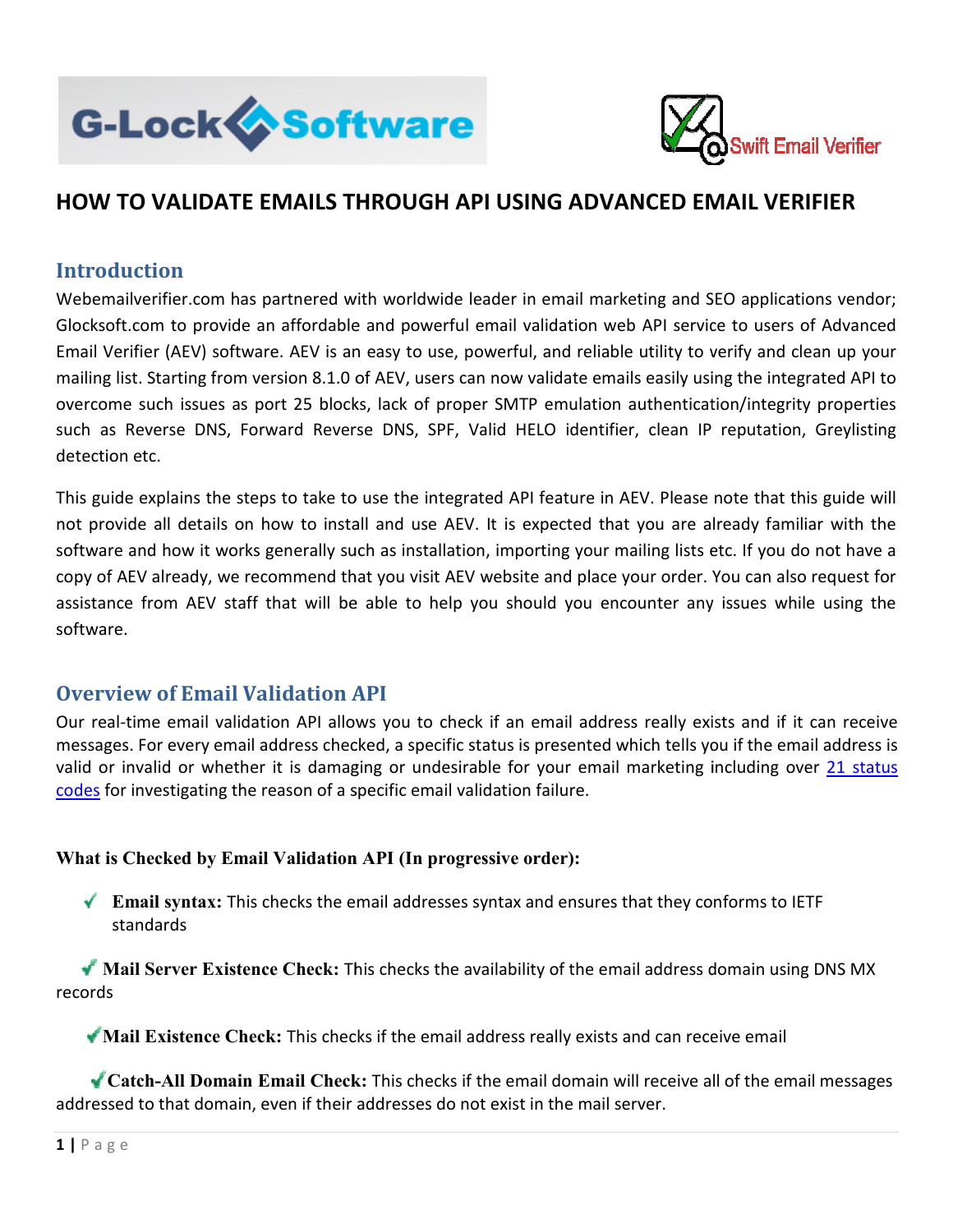**Disposable Email Address Check:** This checks if the email is provided by a known Disposable Email Address (DEA) provider such as Mailinator, 10MinuteMail, GuerrillaMail and about 2000 more.

# **Email Validation API Statuses and Status Codes**

Our email validation API is a web service API and uses status codes to indicate API success or errors. The status codes provide further information regarding the result of the validation and indicate why the validation of an email may have failed.

The API defines the validity of an email address as follows using only 3 statuses and each of these statuses have their corresponding status codes.

| <b>Status</b>  | <b>Description/Meaning</b>                          |
|----------------|-----------------------------------------------------|
| <b>Valid</b>   | Mailbox exists and not handled by Catch-all         |
|                | domains or known to be a DEA                        |
| Invalid        | Mailbox does not exists                             |
| <b>Unknown</b> | Mailbox could not be verified or is determined to   |
|                | be handled by a Catch-all domain, DEA, Greylisted,, |
|                | SMTP/Mailbox timeouts, Temporary mailbox            |
|                | unavailability. Specific reason for failure is      |
|                | provided in the status codes.                       |

Each of these Statuses is linked to the following status Codes:

| <b>Status Codes</b>                  | <b>Meaning</b>                                                                                                                             |
|--------------------------------------|--------------------------------------------------------------------------------------------------------------------------------------------|
| <b>Mailbox Exists and Active</b>     | The email was successfully verified as Valid                                                                                               |
| <b>Known Disposable Email Domain</b> | This failure means that the email address is<br>provided by a well-known disposable email<br>address provider (DEA) such as mailinator.com |
| <b>Syntax Error</b>                  | This failure means that the email is not<br>syntactically correct                                                                          |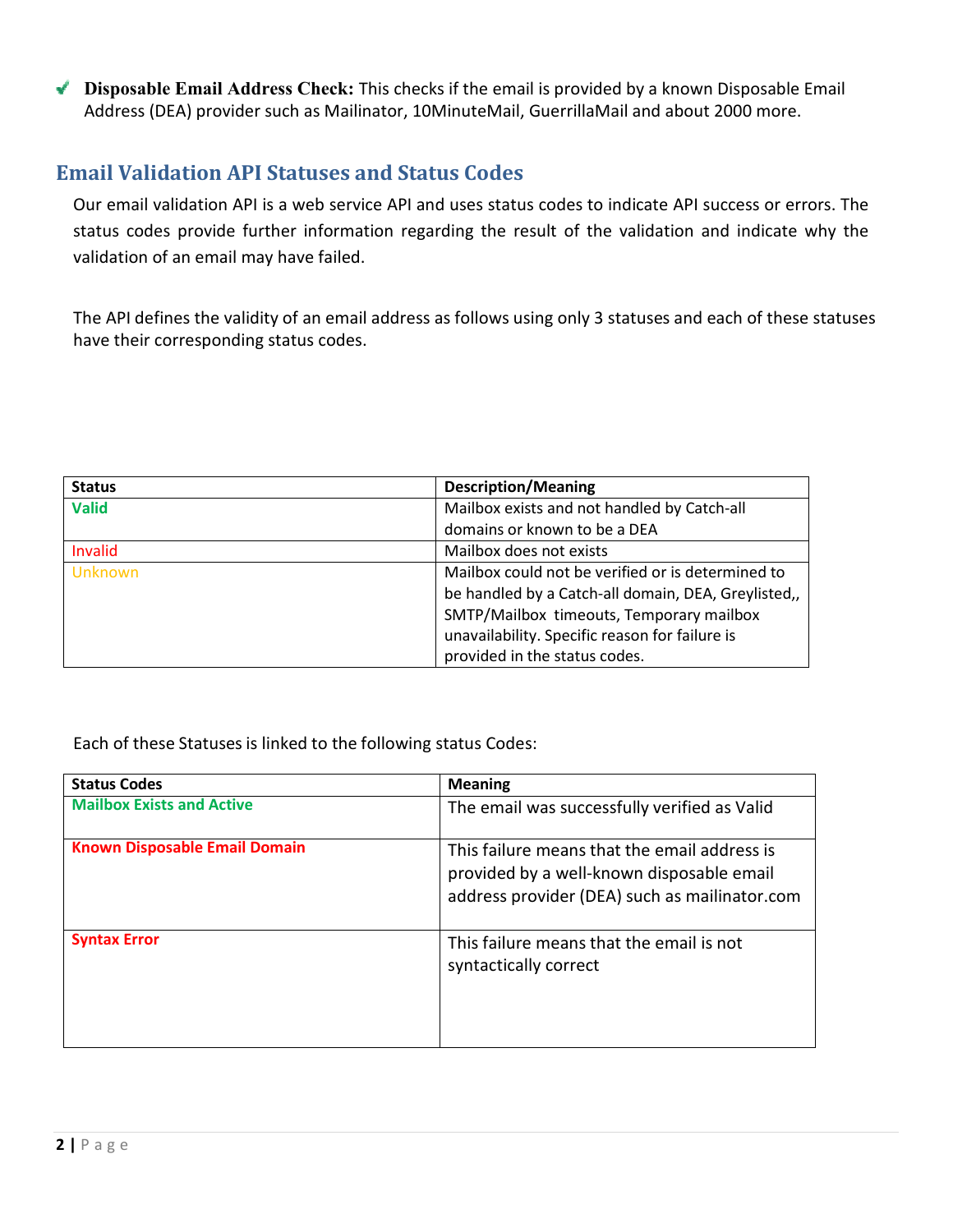| <b>Domain Does Not Exist</b>                         | This means that the email domain has be<br>found to be non-existent                                                                                                                                                                                                                                                                                                            |
|------------------------------------------------------|--------------------------------------------------------------------------------------------------------------------------------------------------------------------------------------------------------------------------------------------------------------------------------------------------------------------------------------------------------------------------------|
| <b>Mailbox Not Found</b>                             | This failure means that the mailbox for the<br>provided email address does not exist.                                                                                                                                                                                                                                                                                          |
| <b>DNS Query Error</b>                               | This failure means that there was a DNS<br>error when querying the MX server                                                                                                                                                                                                                                                                                                   |
| <b>SMTP Connection Blocked</b>                       | This failure means that the external mail<br>exchanger rejected the local sender address or<br>the incoming connecting IP.                                                                                                                                                                                                                                                     |
| <b>Mailbox Validation Error</b>                      | This failure means that a timeout or error<br>occurred while verifying the existence of the<br>mailbox for the provided email address.                                                                                                                                                                                                                                         |
| <b>Mailbox temporary not reachable (Graylisting)</b> | This failure means that the requested mailbox<br>is temporarily unavailable; this is not an<br>indicator that the mailbox actually exists or<br>not but, often, a message sent by external<br>mail exchangers with greylisting enabled.                                                                                                                                        |
| <b>Mailbox Not Reachable</b>                         | This failure means that the email address could<br>not be verified because the remote server was<br>not responding                                                                                                                                                                                                                                                             |
| <b>Catchall Email Domain</b>                         | This failure means that the external mail<br>exchanger under test accepts fake,<br>non<br>existent, email addresses; therefore<br>the<br>provided email address MAY be inexistent too.<br>In most cases, these Catch-all domains are<br>now setup by ISPs and ESPs as Catch-all Spam<br>Trap domains specifically targeted to catch<br>spammers using Dictionary Spam Attacks. |
| <b>SMTP Connection Error</b>                         | This failure means that a connection could not<br>be established with the remote SMTP server                                                                                                                                                                                                                                                                                   |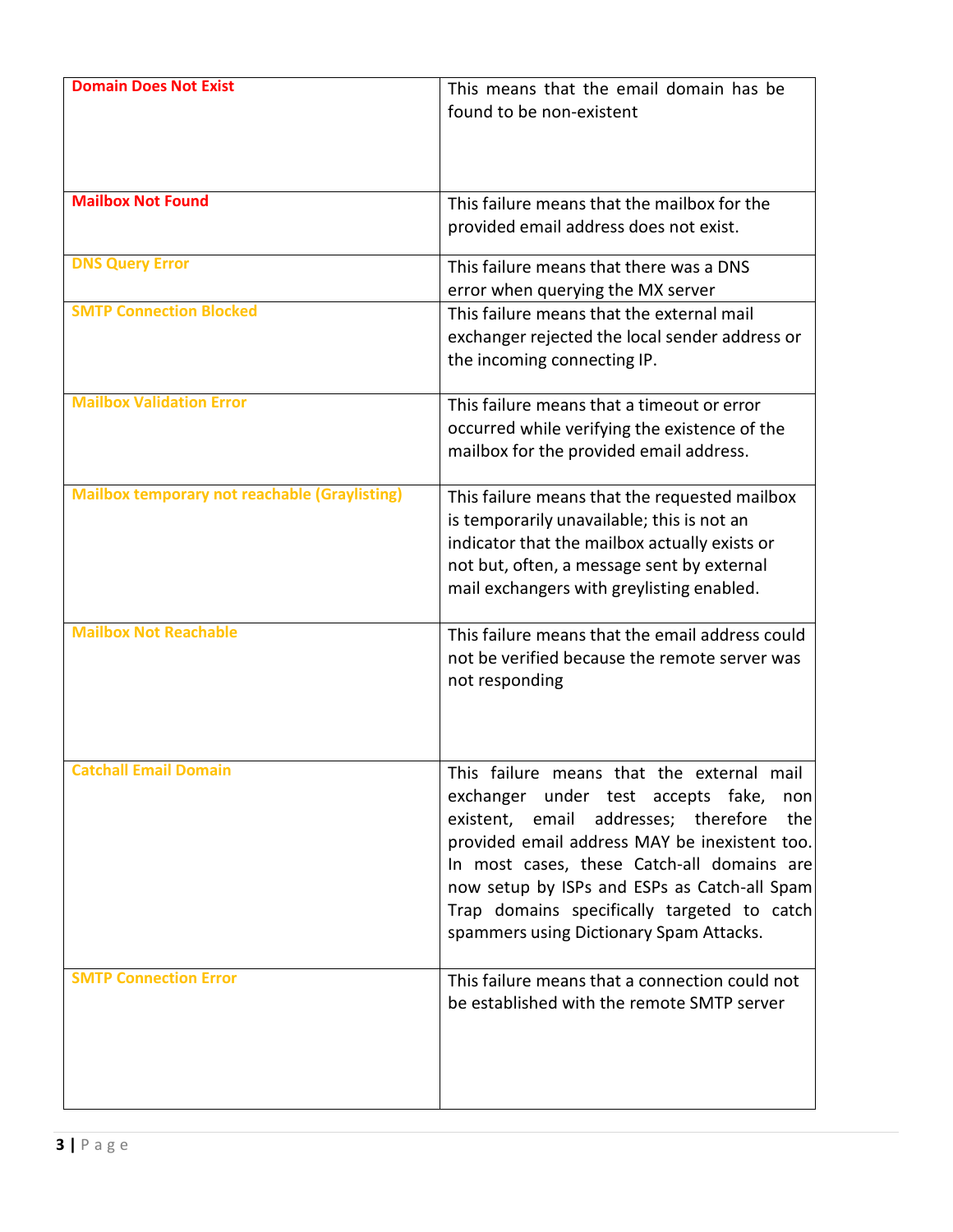| <b>InvalidToken</b>               | An invalid API key was used. Please check the      |  |  |  |  |  |
|-----------------------------------|----------------------------------------------------|--|--|--|--|--|
|                                   | API key and make sure it is correct                |  |  |  |  |  |
|                                   |                                                    |  |  |  |  |  |
| <b>NoMoreQueries</b>              | The allocated # of queries or requests for the     |  |  |  |  |  |
|                                   | API key has been exhausted.                        |  |  |  |  |  |
| <b>InternalError</b>              | There was an unexpected error on our server.       |  |  |  |  |  |
|                                   |                                                    |  |  |  |  |  |
|                                   |                                                    |  |  |  |  |  |
| <b>InternalDBError</b>            | This error indicates that the API request failed   |  |  |  |  |  |
|                                   | due to database connection error from our          |  |  |  |  |  |
|                                   | server                                             |  |  |  |  |  |
| Unable to get response from API:0 | This error means that AEV dropped connection by    |  |  |  |  |  |
|                                   | timeout (set by user in the toolbar) when no data  |  |  |  |  |  |
|                                   | received from the API server. It may happen when   |  |  |  |  |  |
|                                   | user set low timeout and high number of            |  |  |  |  |  |
|                                   | Connections like 1000.                             |  |  |  |  |  |
|                                   |                                                    |  |  |  |  |  |
| <b>Invalid JSON Response</b>      | This error indicates that an error was received in |  |  |  |  |  |
|                                   |                                                    |  |  |  |  |  |
|                                   | the output of the results during the API call.     |  |  |  |  |  |
|                                   |                                                    |  |  |  |  |  |
|                                   |                                                    |  |  |  |  |  |
|                                   |                                                    |  |  |  |  |  |
|                                   |                                                    |  |  |  |  |  |

# **How to configure Email Validation API into AEV**

The following steps are required to use the email validation in AEV:

**Step1:** It is expected that you already have a licensed version of the latest AEV version running on your computer. In addition, make sure you have your emails imported into the AEV software. To learn more, please go to the link below:

<http://support.glocksoft.net/kb/articles/43-how-to-load-the-emails-for-verification>

**Step 2:** Navigate to the settings menu of AEV as shown below and click on it.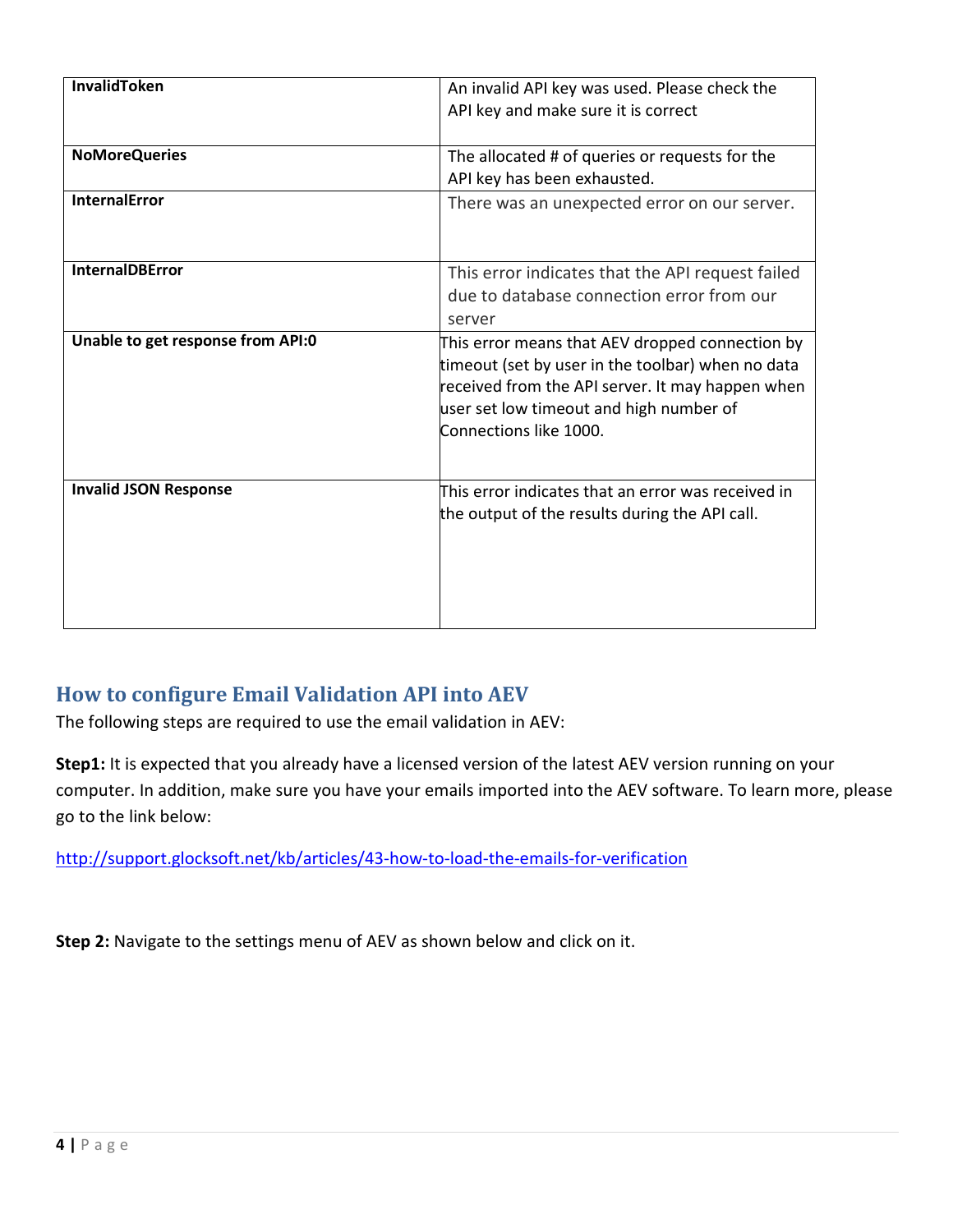

Then click on the "DNS" tab to configure the "DNS servers List", "Mail From" and "Domain name for HELO" settings.

On the DNS settings window, then proceed to fill out the following fields:

• In the "Mail From" field, you may leave this blank or put any email since this is ignored when using the API. Any email address can be filled in here as this is not used by the API. The API already has its own built-in "Mail From" property.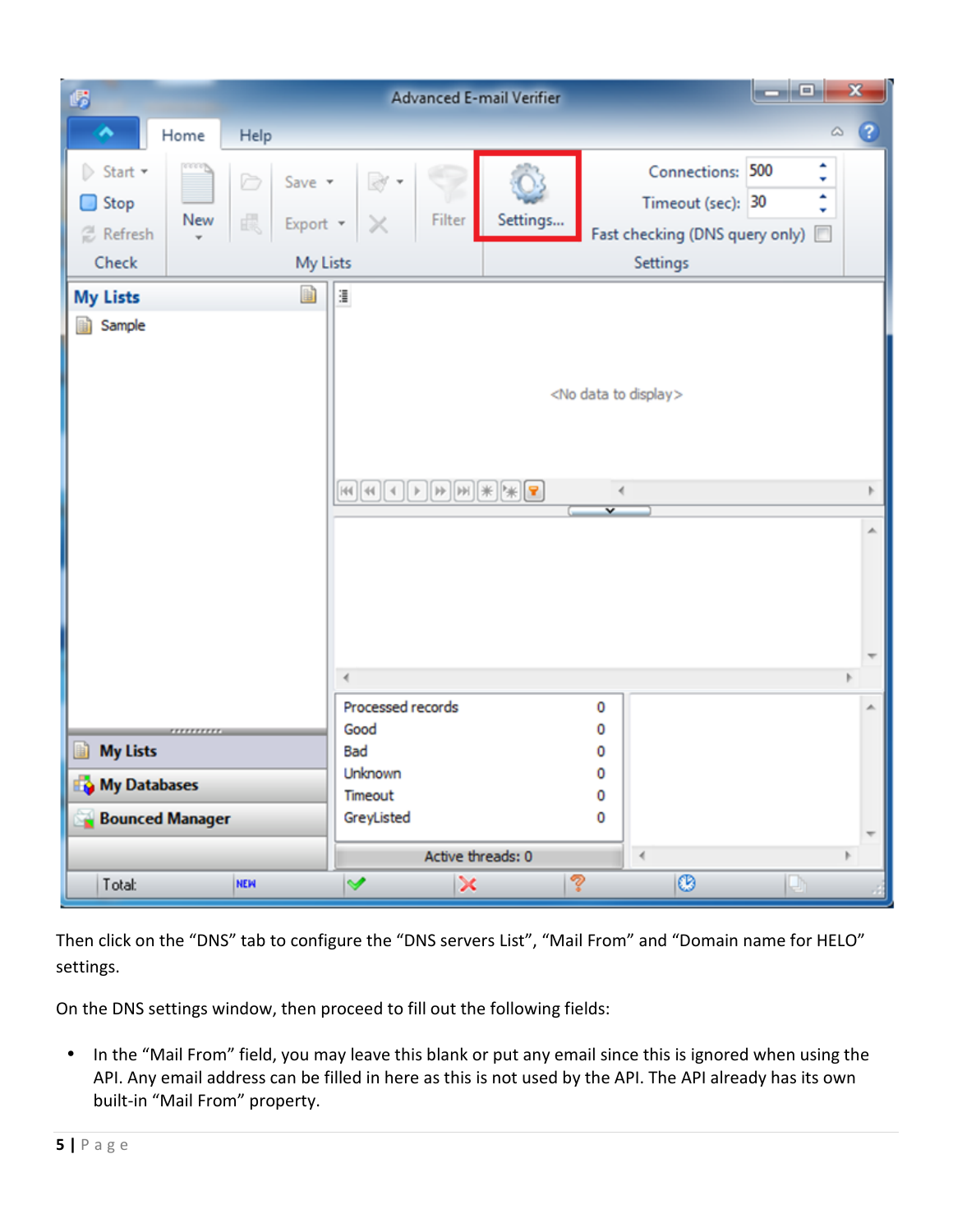- In the "Domain name for HELO" field, you may leave this blank since this parameter is ignored when using the API. The email validation API already has its own built-in "Domain name for HELO" property which is automatically used when activated in AEV.
- In the "DNS Servers List" form, proceed to add the following open DNS servers as follows:
	- $\geq 8.8.8.8$
	- $\geq 8.8.4.4$
	- $\geq 208.67.222.222$
	- $\geq 208.67.220.220$
	- $\geq 209.244.0.3$

| Settings                                                                                                                                                                                                                                                                                          |                                                                                                                                                           | x                        |  |  |  |  |  |
|---------------------------------------------------------------------------------------------------------------------------------------------------------------------------------------------------------------------------------------------------------------------------------------------------|-----------------------------------------------------------------------------------------------------------------------------------------------------------|--------------------------|--|--|--|--|--|
| DNS<br>Connection<br>General                                                                                                                                                                                                                                                                      | Bules<br>Reply Code Rules<br>Color Theme                                                                                                                  |                          |  |  |  |  |  |
| Mail FROM:<br>mail@mydomain.com                                                                                                                                                                                                                                                                   | <b>Ignored</b> when<br>using the API                                                                                                                      |                          |  |  |  |  |  |
| mydomain.com<br>Note: enter your valid email address into the "Mail FROM:" field and your domain name (last part<br>of the email address beginning after the @ character) into the "Domain name for HELO:" field.<br>Example:<br>Mail FROM: john@hotmail.com<br>Domain name for HELO: hotmail.com |                                                                                                                                                           |                          |  |  |  |  |  |
| <b>DNS Server List:</b>                                                                                                                                                                                                                                                                           |                                                                                                                                                           |                          |  |  |  |  |  |
| 8.8.8.8<br>8.8.4.4<br>208.67.222.222<br>208.67.220.220<br>209.244.0.3                                                                                                                                                                                                                             | À.<br>AEV first checks the<br>existence of mx records<br>using these DNS servers<br>and then if the mx<br>records are found, the<br><b>AEV calls API.</b> | Test DNS<br>Clear Failed |  |  |  |  |  |
|                                                                                                                                                                                                                                                                                                   |                                                                                                                                                           | Get DNS                  |  |  |  |  |  |
|                                                                                                                                                                                                                                                                                                   | $\overline{\mathsf{G}}$ K                                                                                                                                 | Cancel<br>He             |  |  |  |  |  |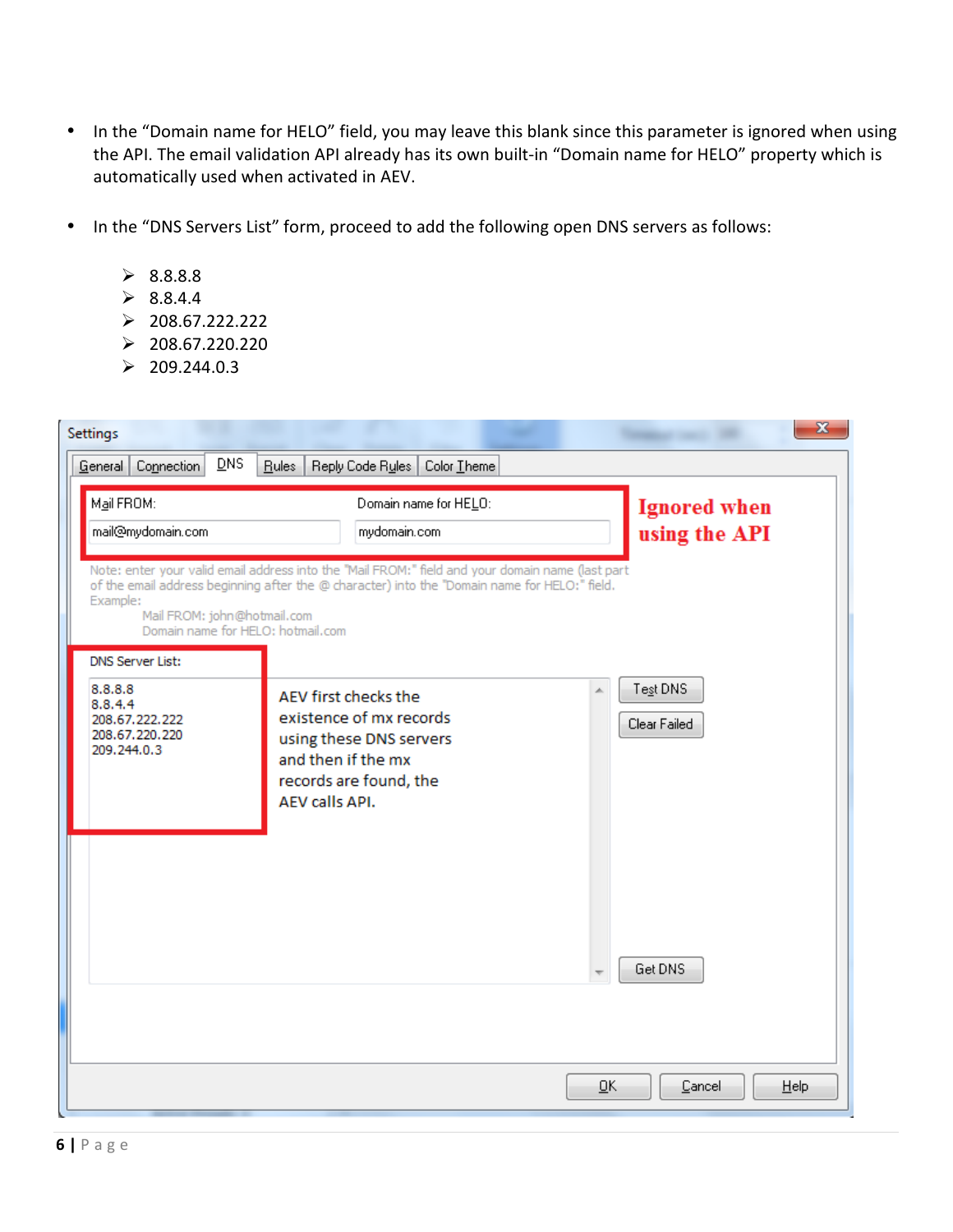**Step 3:** Have your API key and API servers IPs ready that you received when you placed the order which is required to allow you authenticate to the API.

To configure AEV to use our validation API, click on the "Connection" tab in the settings window and enter your API key and the API servers IPs ( one per line) as shown below:

| Connection<br><b>DNS</b><br>Reply Code Rules<br>Color Theme<br>General<br><b>Rules</b><br>Direct internet connection<br>Connect through proxy server<br>Use random proxy server from file<br>How to verify emails through web script<br>◯ Connect through WEB script(s)<br>How to use BPSocks Email Validation API<br>Connect through BPSocks Email Validation API<br>Validation API Key:<br>Check API Key<br>Buy API Key / IP address<br>,,,,,,,,,,<br>IP address(es):<br>רנו הפלועל זהר<br>In this highligted box, all settings you will<br>need for the API is captured here.<br>BPSocks real-time email validation APIs allows you to check if an email address really exists and if it is<br>undesirable. For every email address checked, a specific status is presented which tells you if the email<br>address is valid or invalid or weather it is Good or Bad including over 33 status codes for investigating<br>the reason of a specific email validation failure.<br>$\leftarrow$<br>Automatically recheck "Unknown" emails (times):  1<br>$\overline{\mathbf{r}}$<br>$\exists$ Use available interfaces:<br>127.0.0.1 | Settings | $\times$ |
|-------------------------------------------------------------------------------------------------------------------------------------------------------------------------------------------------------------------------------------------------------------------------------------------------------------------------------------------------------------------------------------------------------------------------------------------------------------------------------------------------------------------------------------------------------------------------------------------------------------------------------------------------------------------------------------------------------------------------------------------------------------------------------------------------------------------------------------------------------------------------------------------------------------------------------------------------------------------------------------------------------------------------------------------------------------------------------------------------------------------------------------|----------|----------|
|                                                                                                                                                                                                                                                                                                                                                                                                                                                                                                                                                                                                                                                                                                                                                                                                                                                                                                                                                                                                                                                                                                                                     |          |          |
|                                                                                                                                                                                                                                                                                                                                                                                                                                                                                                                                                                                                                                                                                                                                                                                                                                                                                                                                                                                                                                                                                                                                     |          |          |
|                                                                                                                                                                                                                                                                                                                                                                                                                                                                                                                                                                                                                                                                                                                                                                                                                                                                                                                                                                                                                                                                                                                                     |          |          |
|                                                                                                                                                                                                                                                                                                                                                                                                                                                                                                                                                                                                                                                                                                                                                                                                                                                                                                                                                                                                                                                                                                                                     |          |          |

Important: To specify how many times you wish to have the unknown email results automatically re-validated, please enter a number in the "Automatically recheck "unknown" emails (times) field. We recommend you enter 2-3.

Please note that you are allowed to re-check the unknown emails as many times as you want. We do not charge for unknown emails and your credits will not be deducted for any unknown email status.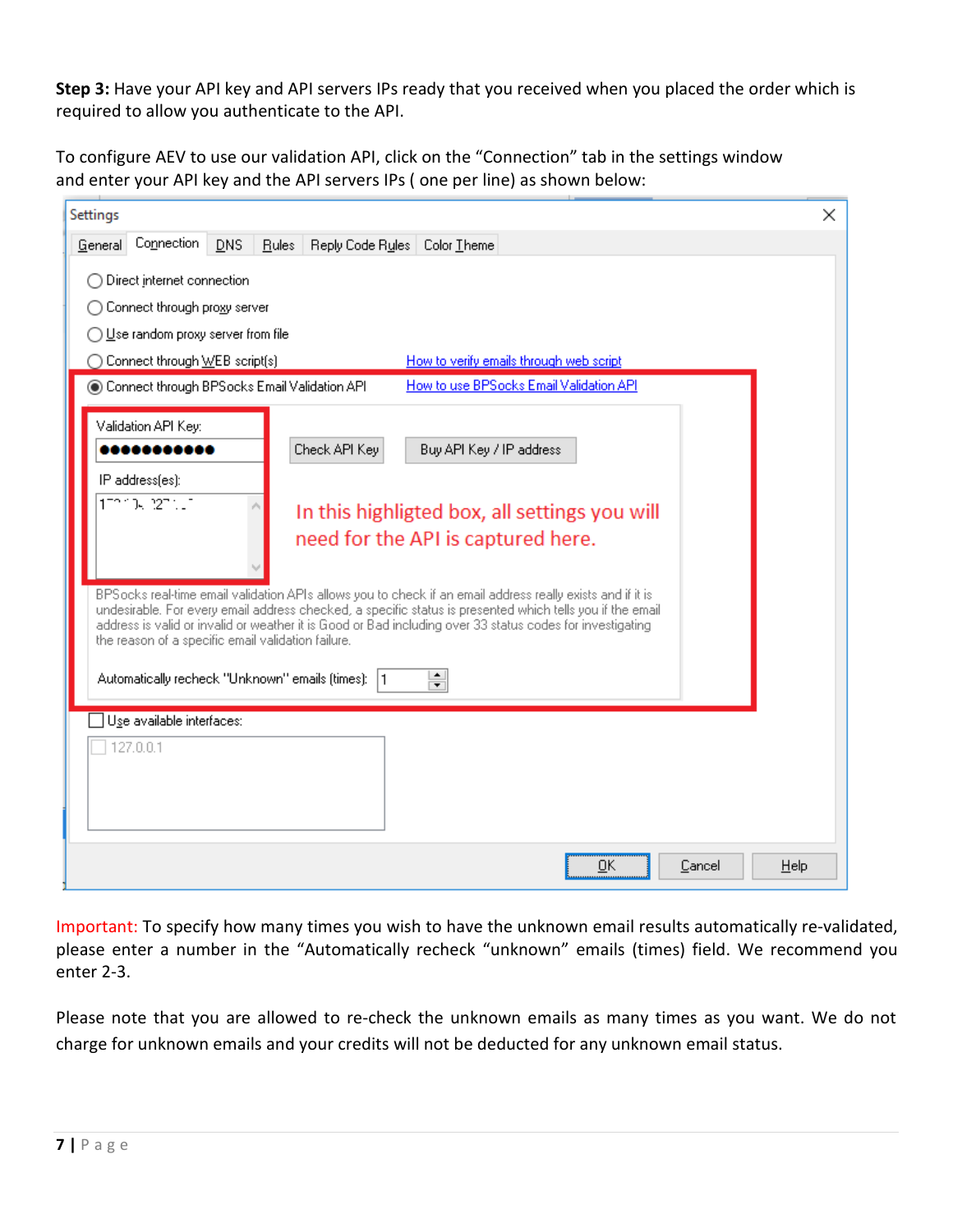**Step 4:** Check for the quota of the API key. You can also check the validity including the current quota or used quota of the key anytime by clicking on the "Check API Key" button as shown below:

| Settings                                                                                            | $\times$ |
|-----------------------------------------------------------------------------------------------------|----------|
| Connection<br>DNS<br>General<br>Reply Code Rules   Color Theme<br><b>Rules</b>                      |          |
| Direct internet connection                                                                          |          |
| Connect through proxy server                                                                        |          |
| ◯ Use random proxy server from file                                                                 |          |
| Connect through WEB script(s)<br>How to verify emails through web script<br>◯                       |          |
| How to use BPSocks Email Validation API<br>Connect through BPSocks Email Validation API             |          |
| Validation API Key:                                                                                 |          |
| Check API Key<br>Buy API Key / IP address                                                           |          |
| IP address[es]:                                                                                     |          |
| イラウィイ<br>217,103<br><b>Advanced E-mail Verifier</b>                                                 | ×        |
|                                                                                                     |          |
| <b>Validation API:</b><br>Usage Left: 999891917                                                     |          |
| Initial Query Count: 1000000000<br>BPSocks real-time email validation APIs allowed                  |          |
| undesirable. For every email address checked<br>address is valid or invalid or weather it is Good o |          |
| the reason of a specific email validation failure                                                   | ок       |
| Automatically recheck "Unknown" emails (times).                                                     |          |
| ▼                                                                                                   |          |

The displayed "Usage Left" is the remaining API quota that is left on the API key. Please note that you can always top-up the API key at any time without having to order for a new API. To do this simply place an order and instruct us to top-up your existing API key.

Do note that sometimes the API quota check function may time out occasionally. This is normal and you should simply retry it again by re-clicking on the Check Quota button. When the API key quota check function time out, you will get the message below:

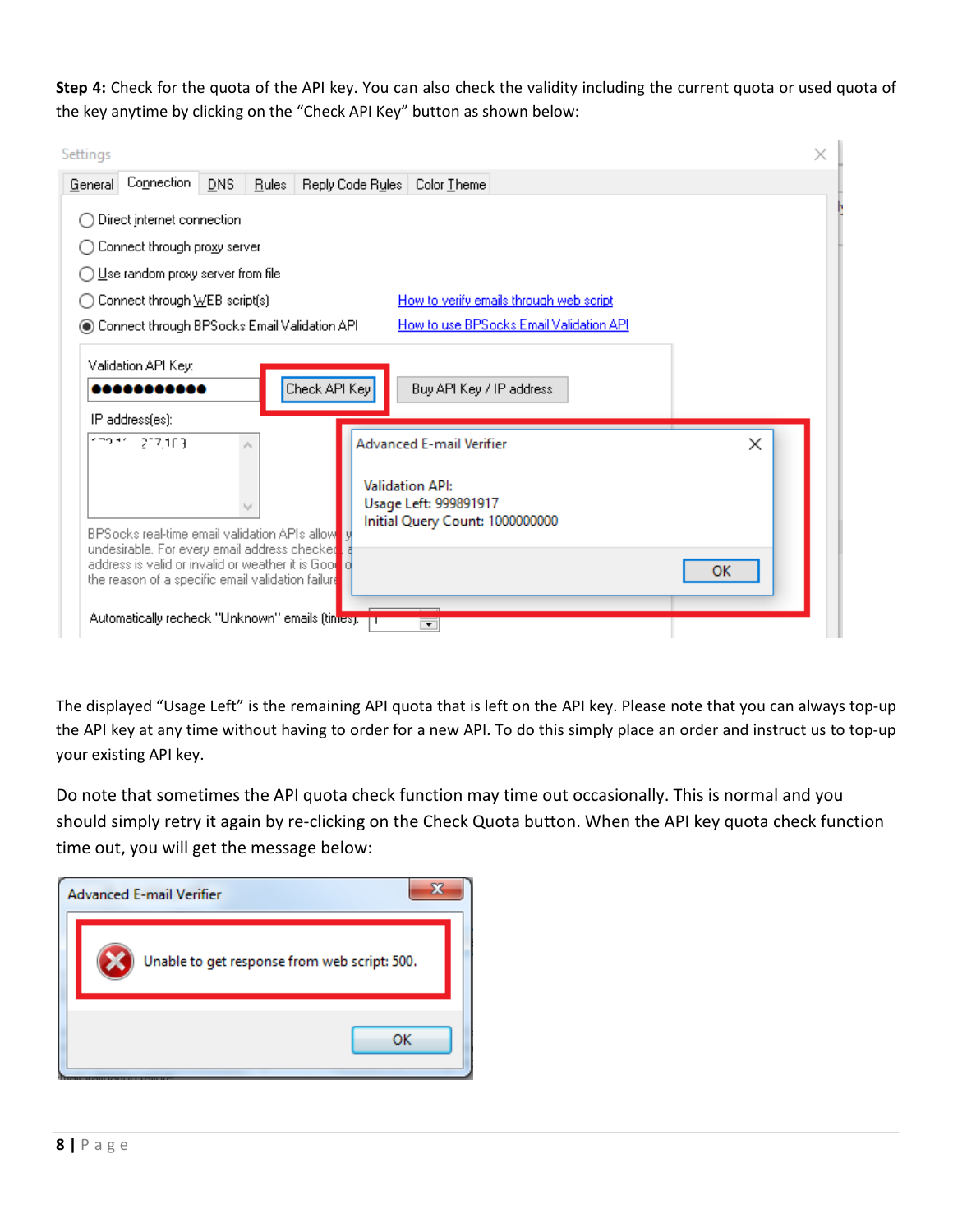Note: If you have exhausted your API Key quota and you have an active validation job running, the results will return "Unknown" with a status code of "NoMoreQueries". This is illustrated in the sample screenshot below. Please note that there is no feature to alert you when you reach your limit in AEV. Hence, you must check your current quota limit for the API key before you start your validation with AEV. Make sure the number of emails loaded in AEV is less than your current key quota before starting the validation.

|                                                                                                                                                                                                                                                                                                                                                                                                                        |                  |                                   | Advanced E-mail Verifier       |             |
|------------------------------------------------------------------------------------------------------------------------------------------------------------------------------------------------------------------------------------------------------------------------------------------------------------------------------------------------------------------------------------------------------------------------|------------------|-----------------------------------|--------------------------------|-------------|
|                                                                                                                                                                                                                                                                                                                                                                                                                        |                  |                                   |                                |             |
|                                                                                                                                                                                                                                                                                                                                                                                                                        |                  |                                   | 500<br>Connections:            | ٠<br>÷      |
|                                                                                                                                                                                                                                                                                                                                                                                                                        |                  |                                   | Timeout (sec): 30              | A.<br>÷     |
| Export<br>Import<br>Clear<br>Save<br>Load                                                                                                                                                                                                                                                                                                                                                                              | Delete<br>Filter | Settings                          | Fast checking (DNS query only) |             |
| My Lists                                                                                                                                                                                                                                                                                                                                                                                                               |                  |                                   | <b>Settings</b>                |             |
| Email                                                                                                                                                                                                                                                                                                                                                                                                                  |                  | Country Status VerificationResult | MTPCode LastResponse           | LastAttempt |
| a@yahoo.com                                                                                                                                                                                                                                                                                                                                                                                                            |                  | <b>Unknown</b>                    | NoMoreQueries                  | 6/24/201    |
| ್<br>s@yahoo.com                                                                                                                                                                                                                                                                                                                                                                                                       | Unite            | <b>Unknown</b>                    | NoMoreQueries                  | 6/24/201    |
| ತಿ ಒ<br>1@yahoo.com                                                                                                                                                                                                                                                                                                                                                                                                    |                  | <b>Unknown</b>                    | NoMoreQueries                  | 6/24/201    |
| س ۾<br>"@tx.rr.com                                                                                                                                                                                                                                                                                                                                                                                                     |                  | <b>Unknown</b>                    | NoMoreQueries                  | 6/24/201    |
| ?∵<br>1@live.com                                                                                                                                                                                                                                                                                                                                                                                                       |                  | <b>Unknown</b>                    | NoMoreQueries                  | 6/24/201    |
| ್<br>n m@yahoo.com                                                                                                                                                                                                                                                                                                                                                                                                     | Unite            | <b>Unknown</b>                    | NoMoreQueries                  | 6/24/201    |
| 2 di ors@yahoo.com                                                                                                                                                                                                                                                                                                                                                                                                     |                  | <b>Unknown</b>                    | NoMoreQueries                  | 6/24/201    |
| శి<br>" ~@yahoo.com                                                                                                                                                                                                                                                                                                                                                                                                    | Unite            | <b>Unknown</b>                    | NoMoreQueries                  | 6/24/201    |
| ್ತಾ<br>$-.2@$ aol.com                                                                                                                                                                                                                                                                                                                                                                                                  |                  | <b>Unknown</b>                    | NoMoreQueries                  | 6/24/201    |
| $\mathcal{D}$<br>@austin.rr.com                                                                                                                                                                                                                                                                                                                                                                                        |                  | <b>Unknown</b>                    | NoMoreQueries                  | 6/24/201    |
| ? J  @gmail.com                                                                                                                                                                                                                                                                                                                                                                                                        |                  | <b>Unknown</b>                    | NoMoreQueries                  | 6/24/201    |
| ▶ ? ( __ ___ nac.com                                                                                                                                                                                                                                                                                                                                                                                                   |                  | <b>Unknown</b>                    | NoMoreQueries                  | 6/24/201    |
| $\textbf{H} \textbf{H} \textbf{H} \textbf{H} \textbf{H} \textbf{H} \textbf{H} \textbf{H} \textbf{H} \textbf{H} \textbf{H} \textbf{H} \textbf{H} \textbf{H} \textbf{H} \textbf{H} \textbf{H} \textbf{H} \textbf{H} \textbf{H} \textbf{H} \textbf{H} \textbf{H} \textbf{H} \textbf{H} \textbf{H} \textbf{H} \textbf{H} \textbf{H} \textbf{H} \textbf{H} \textbf{H} \textbf{H} \textbf{H} \textbf{H} \textbf{H} \textbf{$ |                  |                                   |                                |             |

**Step 5:** Check AEV rules by clicking on the "Rules" tab in order to view your current email validation rules that has been defined in AEV. Please note that AEV comes with a default rule to exclude the validation of emails from certain free email providers such as Yahoo.com, Hotmail.com and Gmail.com. With our API, you will not have any issues validating emails from these free email domains although with Yahoo in particular do sometimes gives false positives because it is not possible to verify Yahoo emails with 100% success rate without actually sending messages to the Yahoo mailbox.

Therefore, if you are not 100% satisfied with the verification performance of our API with respect to a particular email ISP or domain as seen from the results, you are free to exclude such email domains from your email validations via our API. To do this, click on the rules tab and search for the domain(s) and make sure it is checked. You are free to enable other custom rules that suit you.

**Note:** Please be aware that the rules specified here will take priority over the API. Email addresses will be processed using these rules first before being processed via the API. To enable exclusive processing of all email addresses via the API, please disable these rules.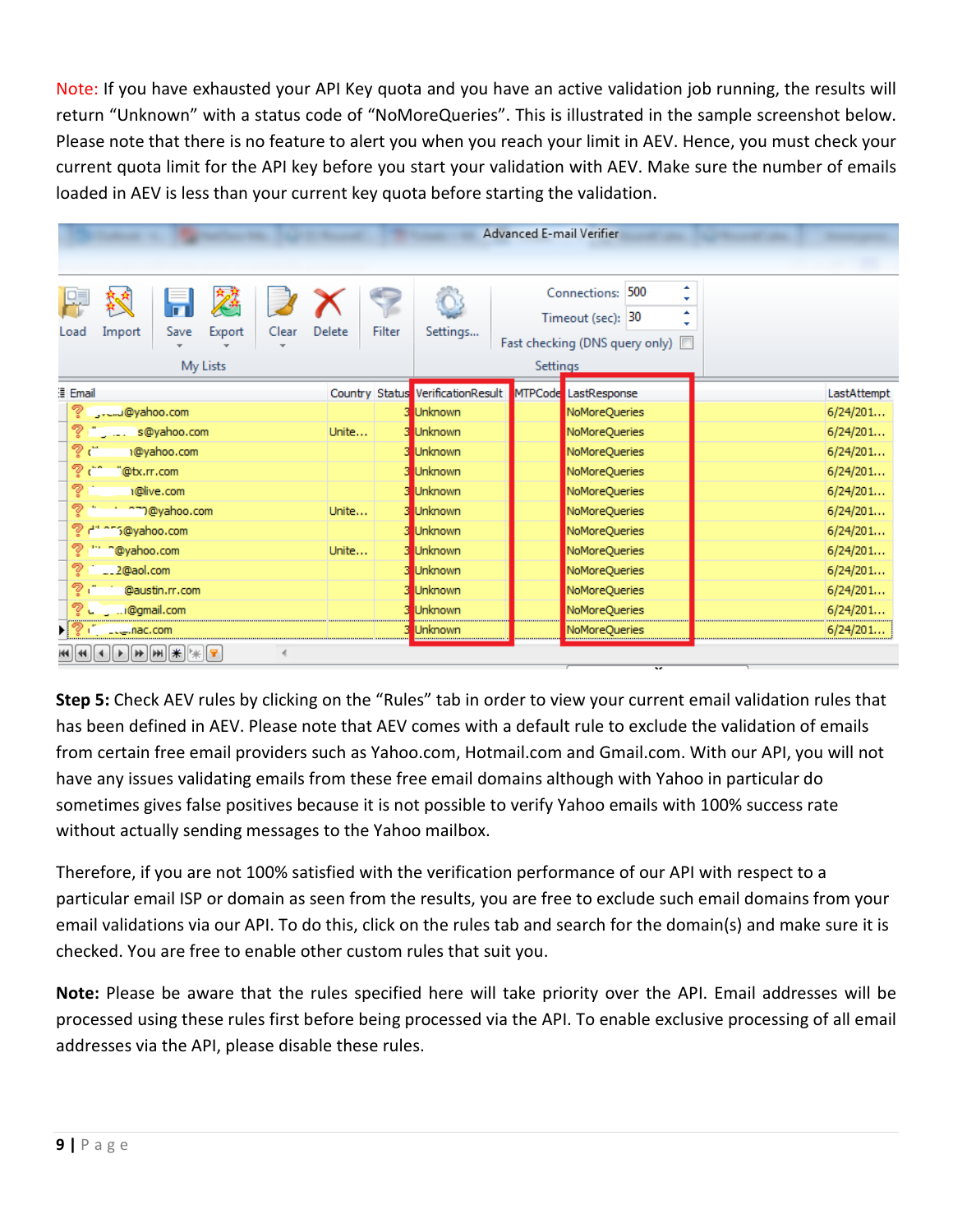**Step 6:** Enter your desired # of connections for multi-threaded validations. Depending on your system hardware and network speed, you may use between 500 to 1000 threads as number of parallel connections in the connections field and set the maximum timeout of 180 sec in the Home menu window. Although AEV supports up to 1000 simultaneous connections, please do not use a very high number of threads if your system cannot support it as doing so would result to many unknowns with the status code "Unable to get response from API". If you have a multi-core or dual CPU system and a fast network, using the 1000 threads will be OK.

| 喝                    |                  |                                      |          |      |        |                      |          | Advanced E-mail Verifier |        |        |                                    |                                                                          | $   $ $ $                       | x  |
|----------------------|------------------|--------------------------------------|----------|------|--------|----------------------|----------|--------------------------|--------|--------|------------------------------------|--------------------------------------------------------------------------|---------------------------------|----|
| ↗                    |                  | Home                                 | Help     |      |        |                      |          |                          |        |        |                                    |                                                                          |                                 | 0  |
| Start                | Stop             | Refresh                              | New<br>٠ | Load | Import | Save                 | Export   | Clear                    | Delete | Filter | Settings                           | Connections: 500<br>Timeout (sec): 180<br>Fast checking (DNS query only) | ٠<br>÷<br>$\blacktriangle$<br>÷ |    |
|                      | Check            |                                      |          |      |        |                      | My Lists |                          |        |        |                                    | Settings                                                                 |                                 | ᄉ  |
| <b>My Lists</b>      |                  |                                      | 勖        | 僵    |        |                      |          |                          |        |        |                                    |                                                                          |                                 |    |
| 国<br>Sample          |                  |                                      |          |      |        |                      |          |                          |        |        | <no data="" display="" to=""></no> |                                                                          |                                 |    |
|                      | er@microsoft.com |                                      |          |      |        | <b>United States</b> |          | 1 Good                   |        |        | $'$ OK                             |                                                                          |                                 |    |
|                      |                  | ennifer@yahoo.ca                     |          |      |        | United King          |          | 3 Unknown                |        |        |                                    | Invalid JSON Response                                                    |                                 |    |
|                      |                  | d@rocketmail.com                     |          |      |        | United King          |          | 1 Good                   |        |        | <b>OK</b>                          |                                                                          |                                 |    |
|                      | @yahoo.com       |                                      |          |      |        | <b>United States</b> |          | 3 Unknown                |        |        |                                    | Unable to get response from API: 0                                       |                                 | Ξ  |
| my@yahoo.com         |                  |                                      |          |      |        | <b>United States</b> |          | 3 Unknown                |        |        |                                    | Unable to get response from API: 0                                       |                                 |    |
| $\blacktriangleleft$ |                  | $  \cdot  _F  _F$ wilk $  \cdot  _F$ | R        |      | ∢      |                      |          |                          | v      | m      |                                    |                                                                          |                                 | Þ. |
| Please contact       |                  | Unable to get response from API: 0   |          |      |        |                      |          |                          |        |        |                                    |                                                                          |                                 | ∸  |

Please note that if you set the # of connections too high with a low timeout, you will encounter the error: "Unable to get response from API:0"

In addition, to prevent connection timeout errors, it is advisable to add Advanced Email Verifier to the list of allowed programs in your firewall settings if using one in your computer. If you have anti-virus software, please switch it off before verifying the email addresses.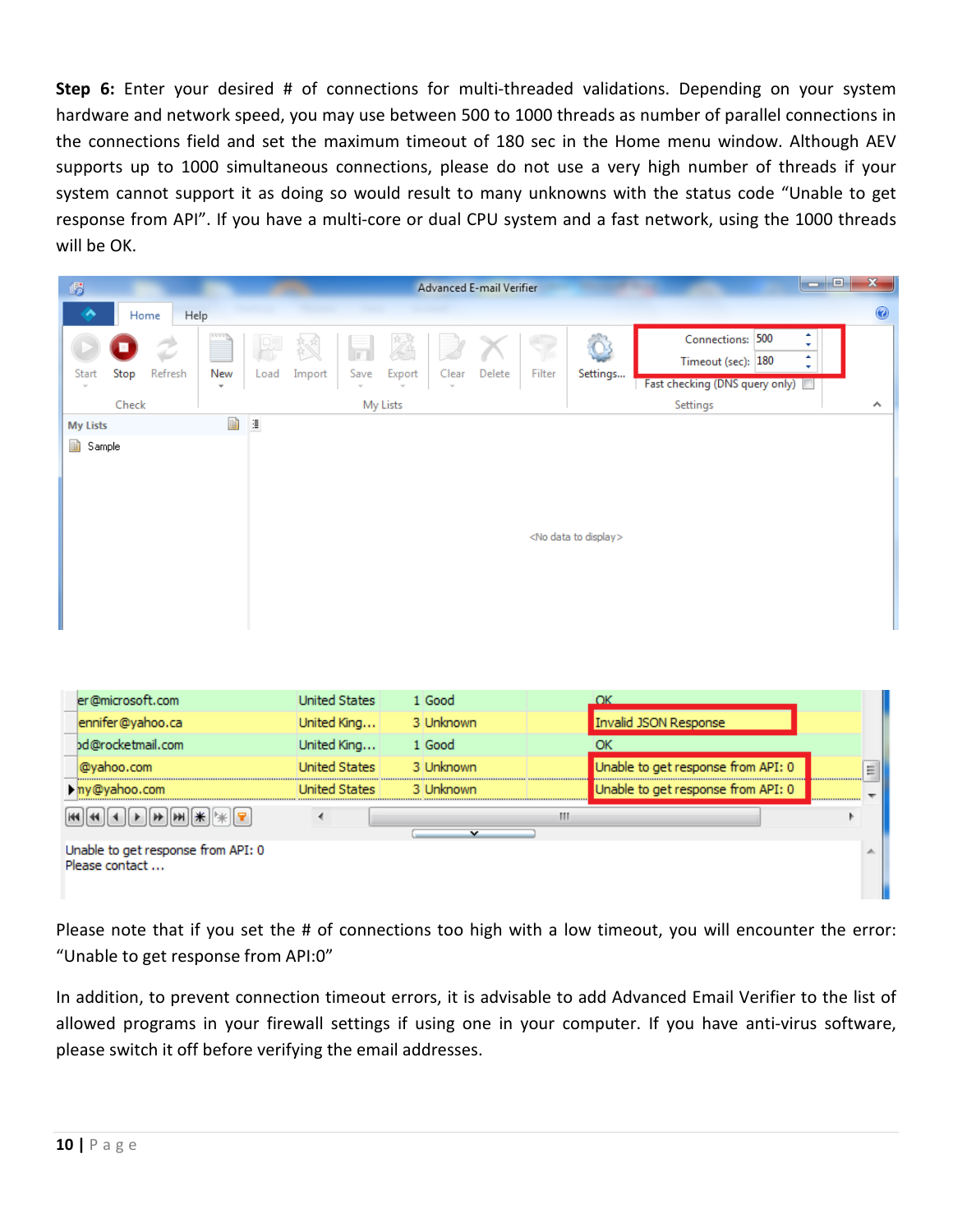**Step 7:** To start validating your emails, click on the "Start" green button on the AEV program. After some time, the program will display the verification results of the checks with the corresponding response codes for each email address validated. A sample is shown below:

| 喝                                  |               |         |                                 |                    |                                                                                                                  |           |          |              | Advanced E-mail Verifier          |                                              |                         |                                                                       | -0<br>$\Box$                       | $\mathbf{x}$             |
|------------------------------------|---------------|---------|---------------------------------|--------------------|------------------------------------------------------------------------------------------------------------------|-----------|----------|--------------|-----------------------------------|----------------------------------------------|-------------------------|-----------------------------------------------------------------------|------------------------------------|--------------------------|
| ^                                  | Home          | Help    |                                 |                    |                                                                                                                  |           |          |              |                                   |                                              |                         |                                                                       |                                    | ◉                        |
| Start                              | Stop<br>Check | Refresh | New<br>$\overline{\phantom{a}}$ | Load               | Import                                                                                                           | Save      | Export   | Clear        | <b>Delete</b>                     | Filter                                       | Settings                | Connections: 5<br>Timeout (sec): 60<br>Fast checking (DNS query only) | ۸<br>÷<br>٠<br>÷                   | $\boldsymbol{\wedge}$    |
|                                    |               |         |                                 |                    |                                                                                                                  |           | My Lists |              |                                   |                                              |                         | Settings                                                              |                                    | $\blacktriangle$         |
| <b>My Lists</b><br><b>■</b> Sample |               |         | 圃                               | <b>Email</b><br>?b | 1 : 1@aol.com<br>bi rat iln@yahoo.com                                                                            |           |          |              | Country                           | <b>United States</b><br><b>United States</b> | 3 Unknown<br>3 Unknown  | Status VerificationResult SMTPCode LastResponse<br>Bogusâ€            | Invalid JSON Response              | $\boxed{\Xi}$            |
|                                    |               |         |                                 |                    | > the main @yhoo.com                                                                                             |           |          |              |                                   | United States                                | $1$ Good                | lок                                                                   |                                    |                          |
|                                    |               |         |                                 | VH                 |                                                                                                                  | o@aol.com |          |              |                                   | <b>United States</b>                         | OK<br>1 Good            |                                                                       |                                    |                          |
|                                    |               |         |                                 |                    | ? I " 2@hotmail.com                                                                                              |           |          |              | 3 Unknown<br><b>United States</b> |                                              |                         |                                                                       | Invalid JSON Response              |                          |
|                                    |               |         |                                 |                    | b : in n@hotmail.com                                                                                             |           |          |              | Commercial                        |                                              | 1 Good<br><b>OK</b>     |                                                                       |                                    |                          |
|                                    |               |         |                                 |                    | ?t in n@yahoo.com                                                                                                |           |          |              | France                            |                                              | 3 Unknown               |                                                                       | Unable to get response from API: ( |                          |
|                                    |               |         |                                 |                    | Pert riv@GMAIL.COM                                                                                               |           |          |              |                                   | <b>United States</b>                         | 3 Unknown               |                                                                       | Unable to get response from API: ( |                          |
|                                    |               |         |                                 |                    | V: (F5@gmail.com                                                                                                 |           |          |              | Switzerland                       |                                              | 1 Good                  | <b>OK</b>                                                             |                                    |                          |
|                                    |               |         |                                 |                    | <b>VITI I</b> I MOYAHOO.COM                                                                                      |           |          |              | Commercial                        |                                              | 1 Good                  | OK                                                                    |                                    |                          |
|                                    |               |         |                                 |                    | V _i i j@aol.com                                                                                                 |           |          |              |                                   | <b>United States</b>                         | 1 Good                  | OK                                                                    |                                    | $\overline{\phantom{a}}$ |
|                                    |               |         |                                 |                    | $\textbf{H}[\textbf{H}[\textbf{H}[\textbf{H}[\textbf{H}]\textbf{H}]\textbf{H}[\textbf{H}[\textbf{H}]\textbf{H}]$ |           |          | $\leftarrow$ |                                   |                                              | Ш                       |                                                                       |                                    | Þ.                       |
|                                    |               |         |                                 |                    | > RCPT TO: barsabaln@yhoo.com                                                                                    |           |          |              |                                   |                                              | $\overline{\mathbf{v}}$ |                                                                       |                                    |                          |
|                                    |               |         |                                 | $<$ OK             |                                                                                                                  |           |          |              |                                   |                                              |                         |                                                                       |                                    | ×.                       |
|                                    |               |         |                                 |                    |                                                                                                                  |           |          |              |                                   |                                              |                         |                                                                       |                                    |                          |
|                                    |               |         |                                 |                    |                                                                                                                  |           |          |              |                                   |                                              |                         |                                                                       |                                    |                          |
|                                    |               |         |                                 |                    |                                                                                                                  |           |          |              |                                   |                                              |                         |                                                                       |                                    |                          |

When the validation process has finished, you may then proceed to save or export your results as usual. For details, please refer to AEV official documentation.

# **Configure the Email Validation API Keys and Servers IP(s)for AEV**

You can purchase your API keys securely from our website using the link below: https://www.gondorland.com/member/signup.php or you can click on the "Buy Validation API Key" button directly from the program.

The following payment options are accepted:

- Paypal
- Swift Wire Money Transfer
- Perfect Money
- Bitcoin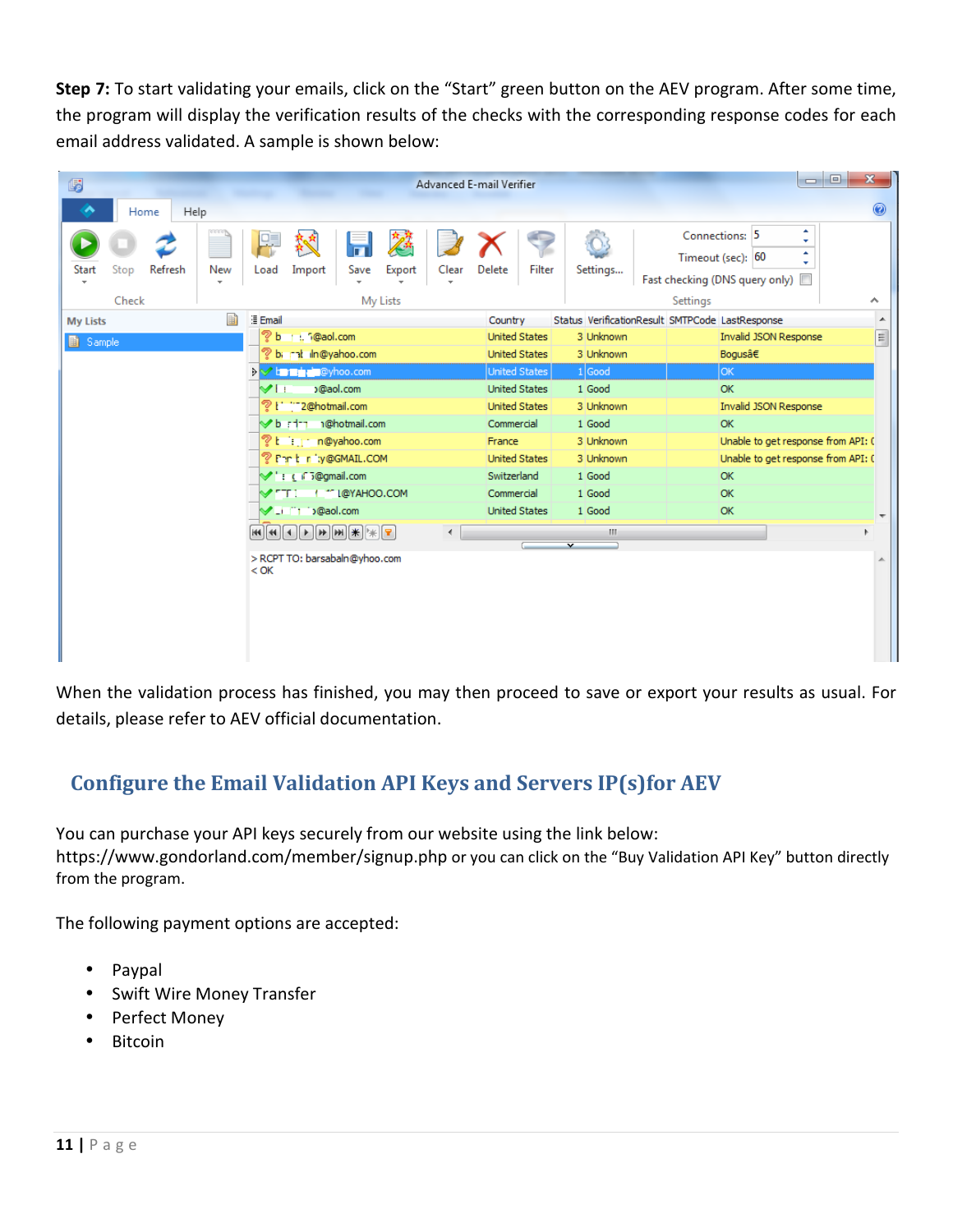Each API key has a fixed maximum quota of 1 million which can be consumed by each API server you are Each API key has a fixed maximum quota of 1 million which can be consumed by each API server you are<br>issued. Please purchase the package that best suits your mailing list size and needs. Please [contact us](https://www.bpsocks.com/supportsuite) to order for discounted purchases.

# **Greylisting Detection and Handling Detection**

Our email validation API comes with a powerful automatic Greylisting detection and handling otherwise known as email temporary mailbox unavailability which is technology that reduces spam by rejecting initial email delivery attempts. Greylisting works by returning a temporary failure response ("Temporarily Unavailable") to email delivery attempts. Greylisting works by returning a temporary failure response ("Temporarily Unavailable") to the first attempt to deliver an email, but accepts it on the second attempt. Thus every proper email server will attempt to redeliver a message after a temporary failure response. ting works by returning a temporary failure response ("Temp<br>o deliver an email, but accepts it on the second attempt. Thus every<br>er a message after a temporary failure response.<br>the API, any SMTP status code that reports a

While performing validations with the API, any SMTP status code that reports a temporary unavailability of a mailbox will return the "Mailbox temporary not reachable (Graylisting)" verification status which indicates<br>that the mail server has Greyisting enabled. To take care of this, the specific emails that returned this status<br>c that the mail server has Greyisting enabled. To take care of this, the specific emails that returned this status<br>code (MailboxTemporarilyUnavailable) must be filtered out from the results and re-loaded for re-validation code (MailboxTemporarilyUnavailable) must be filtered out from the results and re-loaded for re-validation after some time has elapsed.

In AEV, emails with the "Mailbox temporary not reachable (Graylisting)" status code are automatically<br>classified as "Greylisted". To re-validate greylisted email addresses in AEV, go to Settings menu and then to<br>the Genera classified as "Greylisted". To re-validate greylisted email addresses in AEV, go to Settings menu and then to classified as "Greylisted". To re-validate greylisted email addresses in AEV, go to Settings menu and then to<br>the General menu. There you will find an option to re-check Greylisted emails in one session. This is illustrate in the screenshot below:

| 嚴                                              |                                                               | Advanced E-mail Verifier                  |
|------------------------------------------------|---------------------------------------------------------------|-------------------------------------------|
| Home<br>Help                                   |                                                               |                                           |
| Stop<br>Refresh<br>New<br>Load<br><b>Start</b> | $\overline{\mathcal{S}}$<br>Clear<br>Save<br>Export<br>Import | Filter<br>Delete<br>Settings<br>Fast ch   |
| Verify Email Syntax Only                       | My Lists                                                      |                                           |
| <b>Verify Email Addresses</b><br>Þ.            | New                                                           | Country Status VerificationResult SMTPCod |
|                                                |                                                               | 0                                         |
| Verify all My Lists                            | Good                                                          | 0                                         |
| Verify all My Databases                        | Bad                                                           | 0                                         |
| Verify all My Lists and Databases              | Unknown                                                       | 0                                         |
|                                                | Timeout                                                       | 0                                         |
| NEW hgdry                                      |                                                               | 0                                         |
| <b>NEW info@</b>                               | GreyListed                                                    | 0                                         |
| NEW julia.                                     | Unknown from API                                              | 0                                         |
|                                                | NEW julia@glocksort.com                                       | 0                                         |
|                                                | NEW press@glocksoft.com                                       | 0                                         |
|                                                | NEW press@test.com                                            | 0                                         |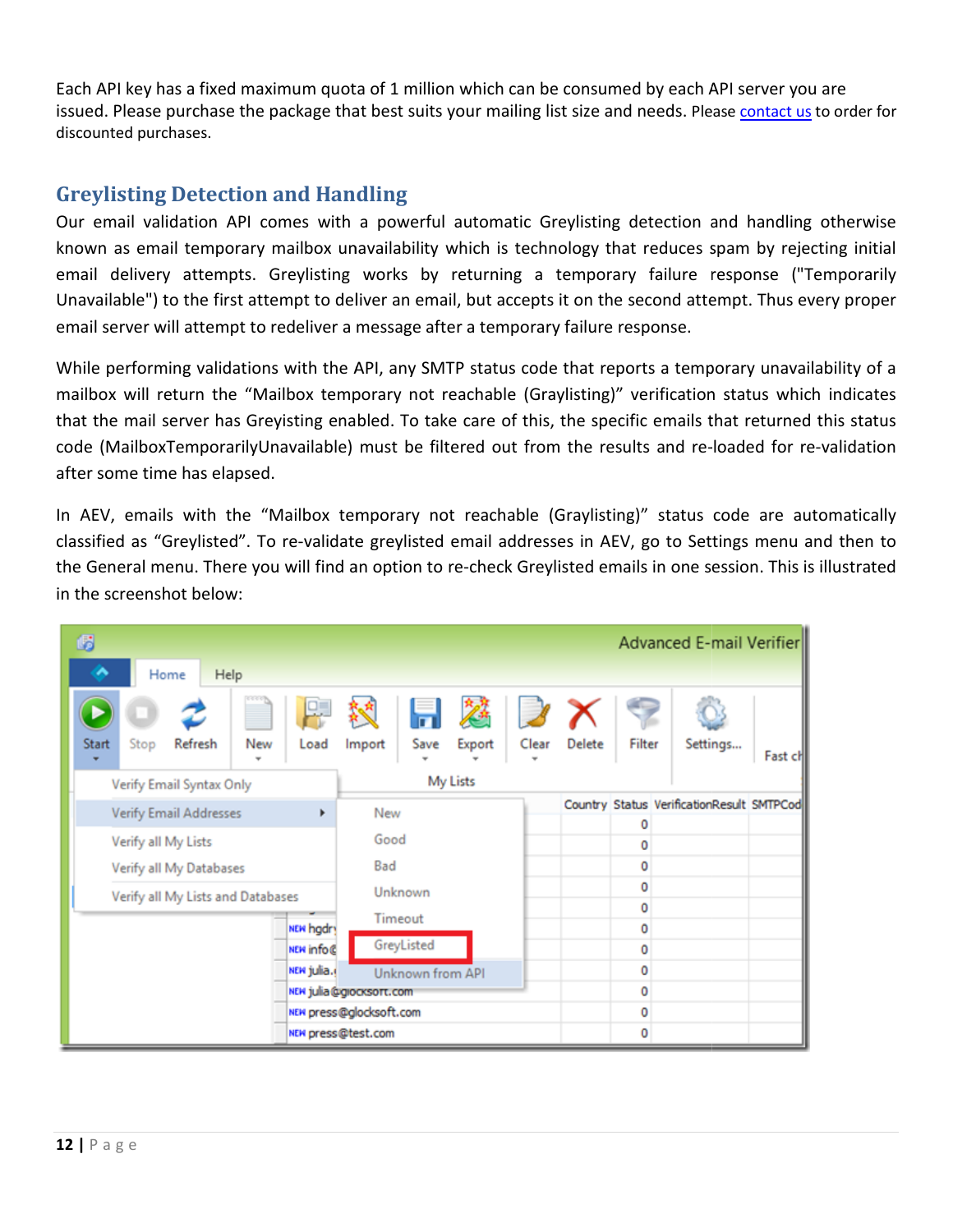## **CatchAll Email Domains Detection and Handling**

Our email validation API has the capability to automatically detect Catch-all emails which is a mailbox on an email domain that will receive all of the email messages addressed to that domain, even if their addresses do not exist in the mail server. This Catch-All domain test is performed at the "Mailbox Existence" level. First the checker engine checks if the mailbox being verified actually exists on the mail server and if this succeeds, it goes a step further to check if the email domain will receive all of the email messages addressed to that domain, even if their addresses do not exist in the mail server.

Thus emails that return "Catchall Email Domain" status may be VALID or INVALID. The emails could not be conclusively determined as VALID because the email server under test accepts fake, non-existent, email addresses; therefore the provided email address MAY be inexistent too. In some cases, these Catch-all domains are now setup by ISPs and ESPs as Catch-all Spam Trap domains specifically targeted to catch spammers using Dictionary Spam Attacks.

Therefore, it is impossible to verify conclusively whether the email address is good or not. You won't know definitively until the message bounce. We recommend bounce processing be used to take care of unknown emails. AEV includes an in-built bounce handling module that can be used to process the bounced emails to the unknown results list. Simply download the unknown results mailing list and send your campaign to the list using a bounce-to email address. Thereafter, use the bounce handling module to connect to the bounce-to email address and process the bounced emails which will then be subtracted from the unknown mailing list. You can run the Bounce Handler to process bounced emails during 2-5 days after you send your email campaign because bounced emails may arrive within 2-5 days.

Alternatively, you may use our hybrid email validation program

### **How to Handle Unknown Results**

The Unknown results are those emails which could not be verified due to one reason or the other. These unknown results in most cases results from Greylisting which is technology that reduces spam by rejecting initial email delivery attempts. The Greylisting works by returning a "Temporarily Unavailable" message to the sending mail server the first (and only the first) time a message is received from a given sender. Hence, it makes sense to retry these validations again after some time has elapsed.

Also unknown results can also result from the inability to verify the emails by simulating a message sending to the recipient email server because the recipient email server requires that a REAL message is sent. Thus, it is impossible to verify whether the address is good or not. You won't know definitively until the message bounce because these mail servers won't cooperate or cannot be checked without sending a real message to them.

Thus, we highly recommend that you attempt to re-validate the unknowns again to increase the success rate.

Other reasons why emails could return unknown statuses can be found on the status/status codes table [here](#page-15-0)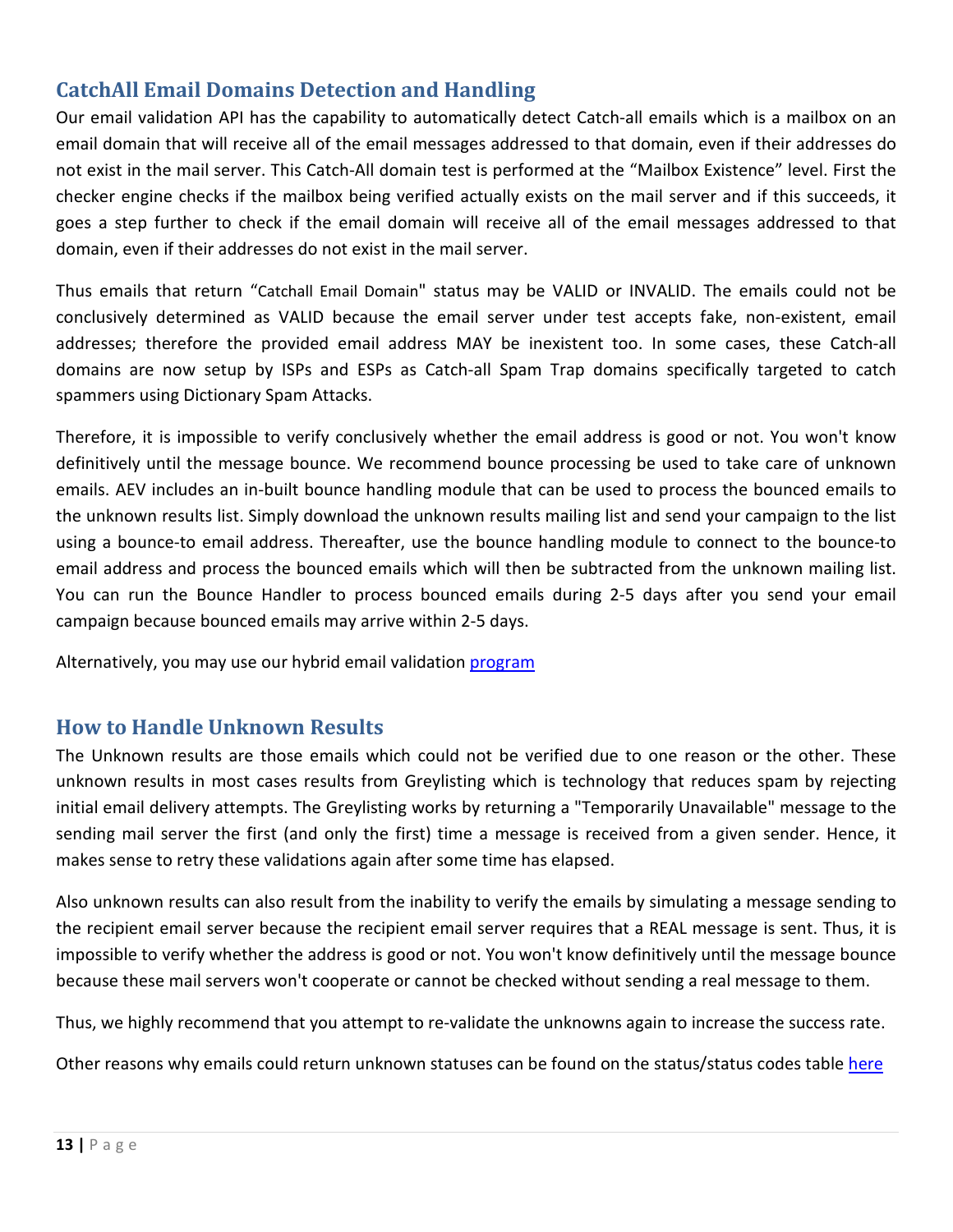## **Automatic Refund of Credits Used for Unknown Results**

Automatic refund of API key credits used for unknown results has been implemented in the email validation API. All unknown email validation results from our email validation server will no longer count towards your API key quota. This means that we will not charge credits from your API key quota when the result of a validation is unknown. Therefore you do not need to contact us anymore to replace the quota for the unknown results.

Since we no longer charge for unknown results users now have more flexibility on how they choose to handle the unknown results. You can choose to re-validate the unknown emails after several days in case of greylisted emails or non-cooperating email domains.

### **Automatic Multiple Re-validation of Unknown Results**

In order to improve your email validation results and minimize unknowns, AEV have implemented an intelligent and automatic multiple re-validation of email addresses which return the unknown status starting from version 8.2.0. Thus by retrying the validation several times, temporary or transient errors are avoided and the end result is very low unknowns.

In addition, to take care of email which needs to be re-validated at a later time after some time have elapsed such as Greylisted emails, AEV has also implemented a new option to manually re-check unknown emails returned by the API to the program Start button menu. The program re-tries the re-validation the number of times that is indicated in the settings. For example, if you want to re-validate only the Greylisted emails after some time have elapsed, simply click go to the Start button, then go to "Verify Email Addresses" click on "Greylisted. However, if you want to re-validate the whole unknown results, click on the "Unknown from API" button. This is illustrated in the screenshot below: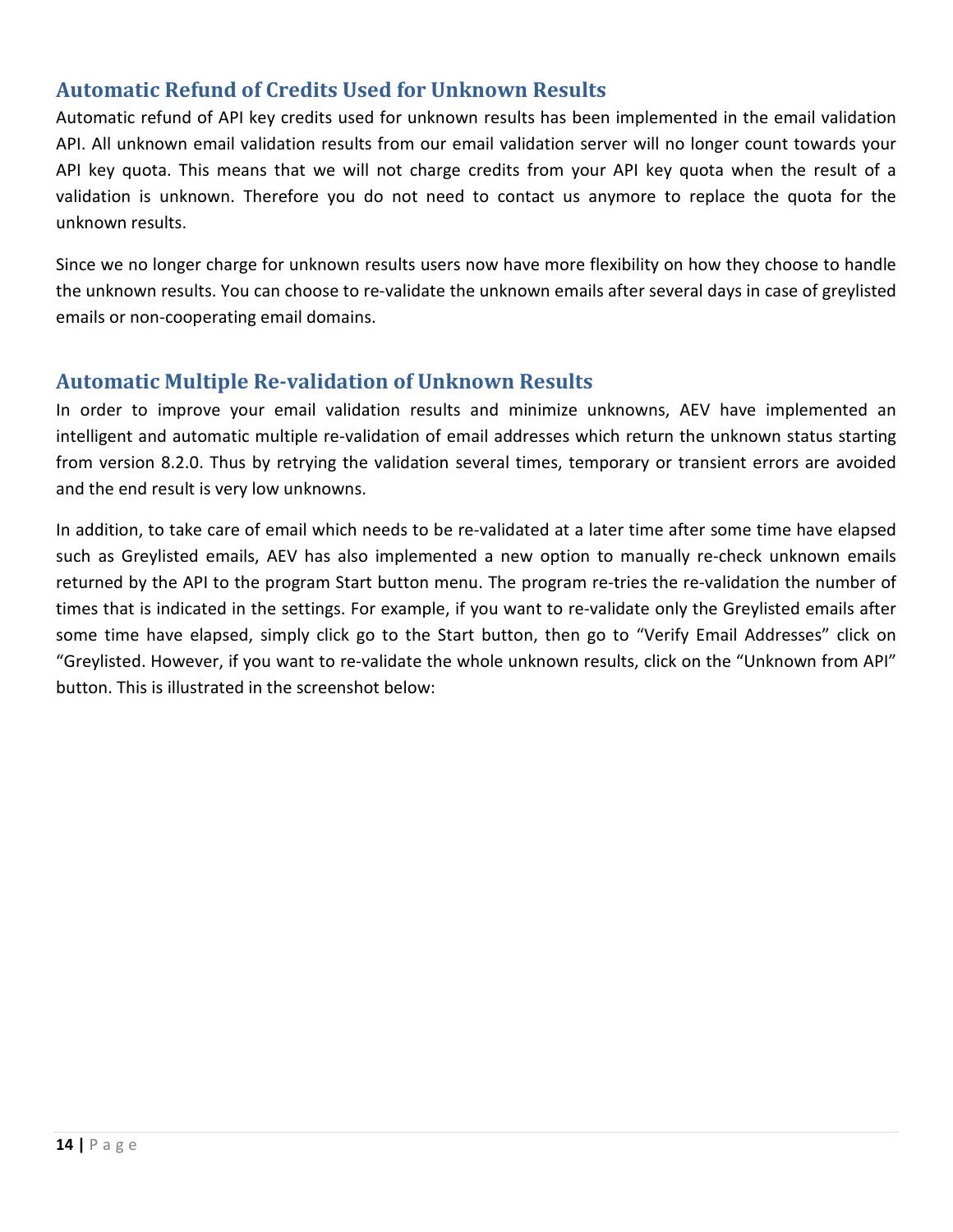| 嚴                                      |                         |                    |                 |       |        |        | <b>Advanced E-mail Verifier</b>           |         |
|----------------------------------------|-------------------------|--------------------|-----------------|-------|--------|--------|-------------------------------------------|---------|
| Home<br>Help                           |                         |                    |                 |       |        |        |                                           |         |
| Refresh<br>New<br><b>Start</b><br>Stop | Load                    | Save<br>Import     | 日落 フメ<br>Export | Clear | Delete | Filter | Settings                                  | Fast ch |
| Verify Email Syntax Only               |                         |                    | My Lists        |       |        |        |                                           |         |
| <b>Verify Email Addresses</b>          | ٠                       | New                |                 |       |        | 0      | Country Status VerificationResult SMTPCod |         |
| Verify all My Lists                    |                         | Good               |                 |       |        | 0      |                                           |         |
| Verify all My Databases                |                         | Bad                |                 |       |        | 0      |                                           |         |
| Verify all My Lists and Databases      |                         | Unknown            |                 |       |        | 0      |                                           |         |
|                                        |                         | Timeout            |                 |       |        | 0      |                                           |         |
|                                        | NEW hgdry               | GreyListed         |                 |       |        | 0      |                                           |         |
|                                        | NEW info@               |                    |                 |       |        | 0      |                                           |         |
|                                        | NEW julia.              | Unknown from API   |                 |       |        | 0      |                                           |         |
|                                        | NEW julia@grocksort.com |                    | 0               |       |        |        |                                           |         |
|                                        | NEW press@glocksoft.com |                    |                 |       | 0      |        |                                           |         |
|                                        |                         | NEW press@test.com |                 |       |        | 0      |                                           |         |

Note: The resultant unknown results from your email validation job in AEV can be re-checked as many times you like because these will not count towards your API key credits but you may have to wait for some time to elapse like 1-24 hrs. However, the best way and the recommended way to deal with the final resultant elapse like 1-24 hrs. However, the best way and the recommended way to deal with the final resultant<br>unknown emails is to use a bounce handling utility. AEV has a bounce handling feature. For details, please consult AEV manual. re-checked as many times<br>ve to wait for some time to<br>th the final resultant<br>ture. For details, please<br>ne unknown results reported<br>Soft Bounces) such as SMTP

## **Important Information Regarding Unknown Results**

The following recommended practices are strongly recommended to deal with the unknown results reported by the API:

- 1. Since a majority of the unknown results are caused by temporary issues (Soft Bounces) such as SMTP server timeout or downtime, Greylisting, Mailbox size Exceeds quota, temporary mailbox suspension/deactivation, and temporary blockings due to IP reputation, it is strongly recommend to revalidate the entire unknown list again at a later time. We do not recommend deleting the unknown list immediately after running your verification job. Chances are that previous emails which previously tested<br>as unknown could test valid after re-validating the list. as unknown could test valid after re-validating the list. recommended practices are strongly recommended to deal with the unknown results reported<br>ajority of the unknown results are caused by temporary issues (Soft Bounces) such as SMTP<br>meout or downtime, Greylisting, Mailbox siz
- 2. Due to multiple factors beyond our control, it is not technically possible to validate all emails with 100% success rate using the SMTP emulation method which involves connecting to the remote SMTP server and emulating to be a SMTP server without actually sending any messages. This method although works most email servers cannot work for ALL SMTP servers. success rate using the SMTP emulation method which involves connecting to the remote SMTP server<br>emulating to be a SMTP server without actually sending any messages. This method although works<br>most email servers cannot wor In time. We do not recommend deleting the unknown list<br>Chances are that previous emails which previously tested<br>ne list.<br>So not technically possible to validate all emails with 100%<br>which involves connecting to the remote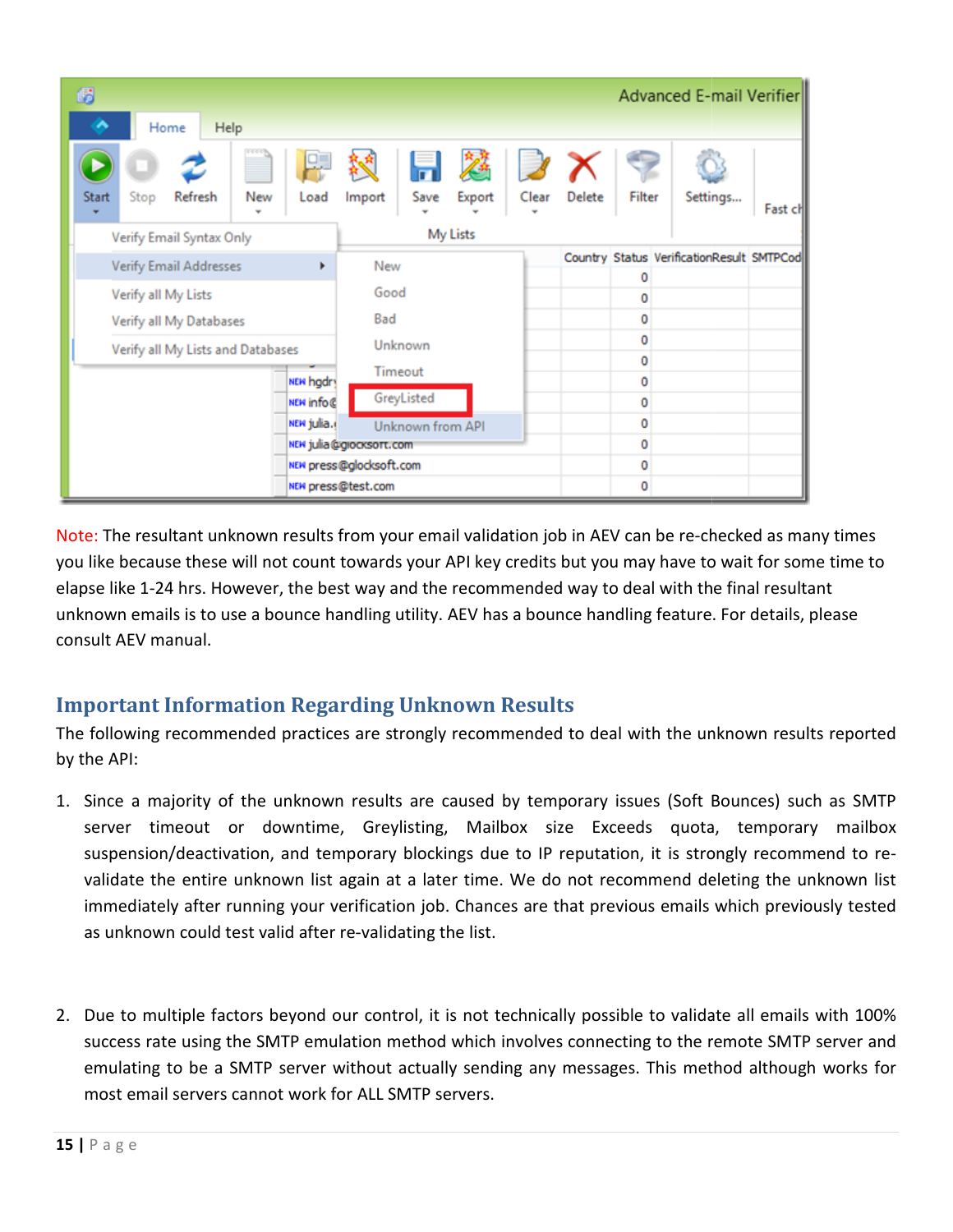# <span id="page-15-0"></span>**Using Your Cleaned Emails in Third Party Email Delivery Services**

Many companies and email marketers are now using third party email delivery services to handle the delivery of their transactional and marketing emails. By using a professional third party email delivery service, a higher inbox placement or delivery rate can be achieved. These third party email delivery services have relationships with various ISPs/ESPs and also provide strict acceptable "Bounce Rate" threshold for those who use their service to avoid being labeled as a server that delivers spam.

Although, the benefits of using a third party email delivery service is obvious, extreme care must be taken in order not to exceed the acceptable or permitted "Bounce Rate" for any email campaign you send through their platforms. Bounce rate is simply the percentage of emails that is returned undelivered when you send out your campaign. Although most third party email services do not explicitly specify their bounce rate limit, as a rule of thumb, anything between 10-15% may be considered high.

The Bounce Rate is expressed as a percentage and is calculated as follows:

Bounce\_Rate = 
$$
\frac{No. \text{ of } Bounces}{Total \text{. No. } Emails \text{ . Sent}} \times 100
$$

Undeliverable emails, email "bouncebacks" or "bounces" are becoming more and more of a challenge for email marketers these days. Hence, all third party email delivery services has a specific allowed or permitted bounce rate for every email campaign you send using their services. If you exceed this rate, your account may be suspended or deactivated. In most cases, these third party email delivery services are required by ISPs/ESP and Spam Advisory Groups such as Spamhaus to enforce the bounce rate thresholds and suspend any account that exceeds these thresholds in order to prevent Spam.

In order to avoid your third party email delivery service account suspension or deactivation, it is important that you review and adopt the following best practices before importing your cleaned emails into your third party email delivery service as follows:

- 1. After validating your list, save the VALID emails marked by the verifier. Do NOT add the emails marked as Unknown to the valid emails. As a rule, never upload the unknown emails to your third party email delivery service.
- 2. As we indicated above, never upload the emails marked as unknown by our email validation API to your third party email delivery service provider platform. Doing so may cause a lot of bounces and you may risk your account suspended. If you wish to verify the unknown emails by sending a re-confirmation or re-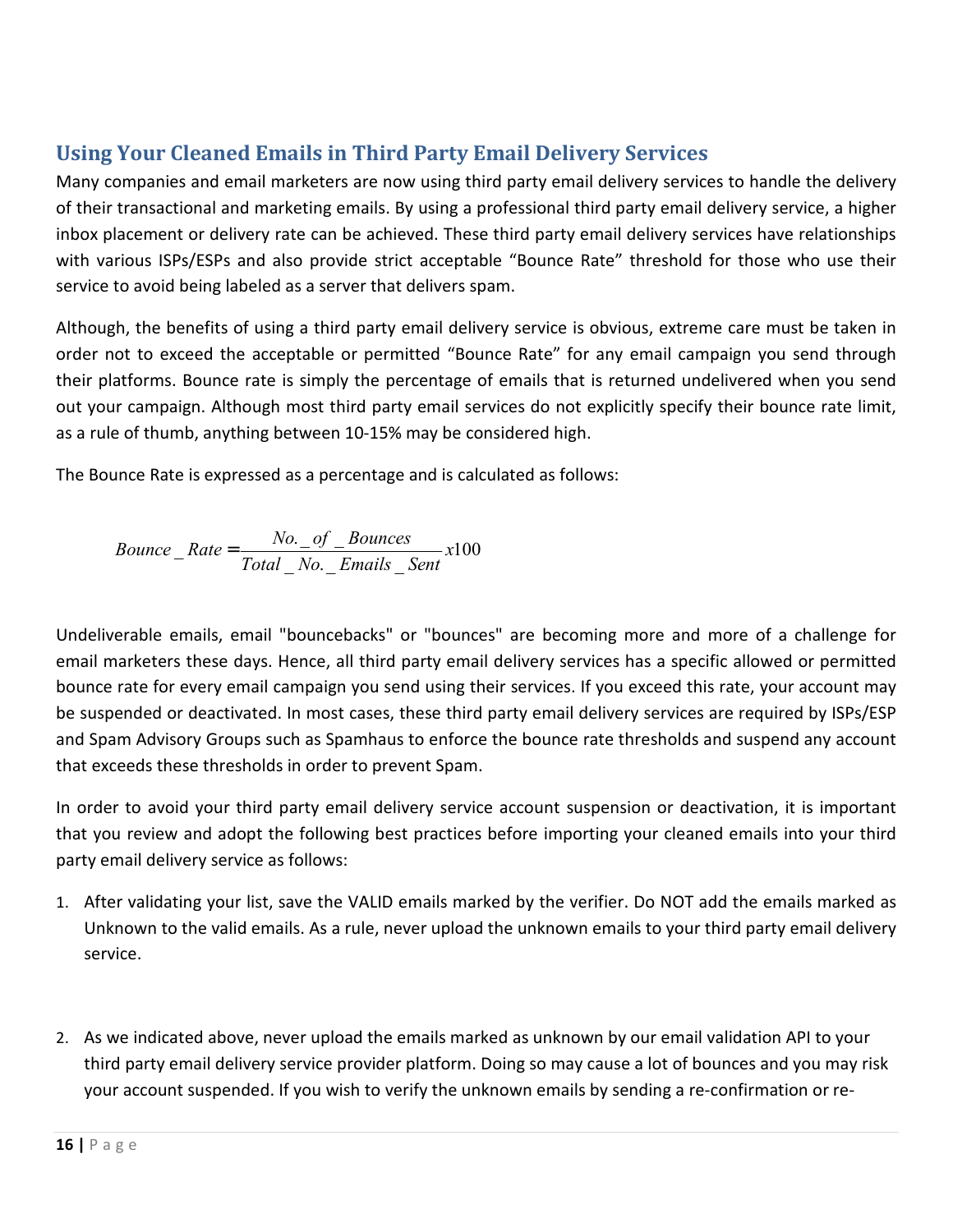verification messages to the unknown emails addresses, you can use our new hybrid or real-time bounce processing API client application for Windows users which allows you to send real messages and process any bounces all in real-time via our special program. The program uses the same validation API key and the price for validating each email remains at the same price.

#### **Frequently Asked Questions on Email Validation API**

**Question 1:** How does your email validation API work. Will my IP address get blacklisted when using the API?

**Answer:** Your IP will never be blacklisted when using our API. Therefore there is no need to worry about your IP being blacklisted.

Our email validation API is a simple and REST based API which can be used to validate emails effectively using the following order of validation processing:

- **Syntax Check:** This checks the email addresses and ensures that they conforms to IETF standards using a complete syntactical email validation engine
- **Fake Email Pattern Detection:** This checks the email address against a powerful in-built fake email pattern detector algorithm. This fake email pattern detector is capable of detecting thousands of fake email automatically with very high accuracy.
- **Typo Check and Curse Words Check:** This checks the email address against all known common typos for most email domains. The API can also detect certain curse words present in the email address.
- **Mail Server Existence Check:** This checks the availability of the email address domain using DNS MX records
- **Mail Existence Check:** This checks if the email address really exists and can receive email via SMTP connections and sending email emulation techniques.
- **Catch-All Domain Email Check:** This checks if the email domain will receive all of the email messages addressed to that domain, even if their addresses do not exist in the mail server
- **Disposable Email Address Check:** This checks if the email is provided by a known Disposable Email Address (DEA) provider such as Mailinator, 10MinuteMail, GuerrillaMail and about 2000 more

#### **Question 2:** How does your email scrubbing API work?

**Answer:** AEV email scrubbing API is a real time email cleaning system that allows you to scrub email addresses against our millions of undesirable and bad email database such as bogus/stale email addresses, role accounts, disposable email addresses (DEA), publicly harvested/extracted email addresses and blacklisted emails/email domains.

The following email cleaning processes can be achieved using the scrubbing API:

- **Bad/Bogus Email :** Bad or bogus email addresses can be detected
- **Fake or High Risk Email/Domains Check:** All known publicly harvested addresses can be detected and removed

from your list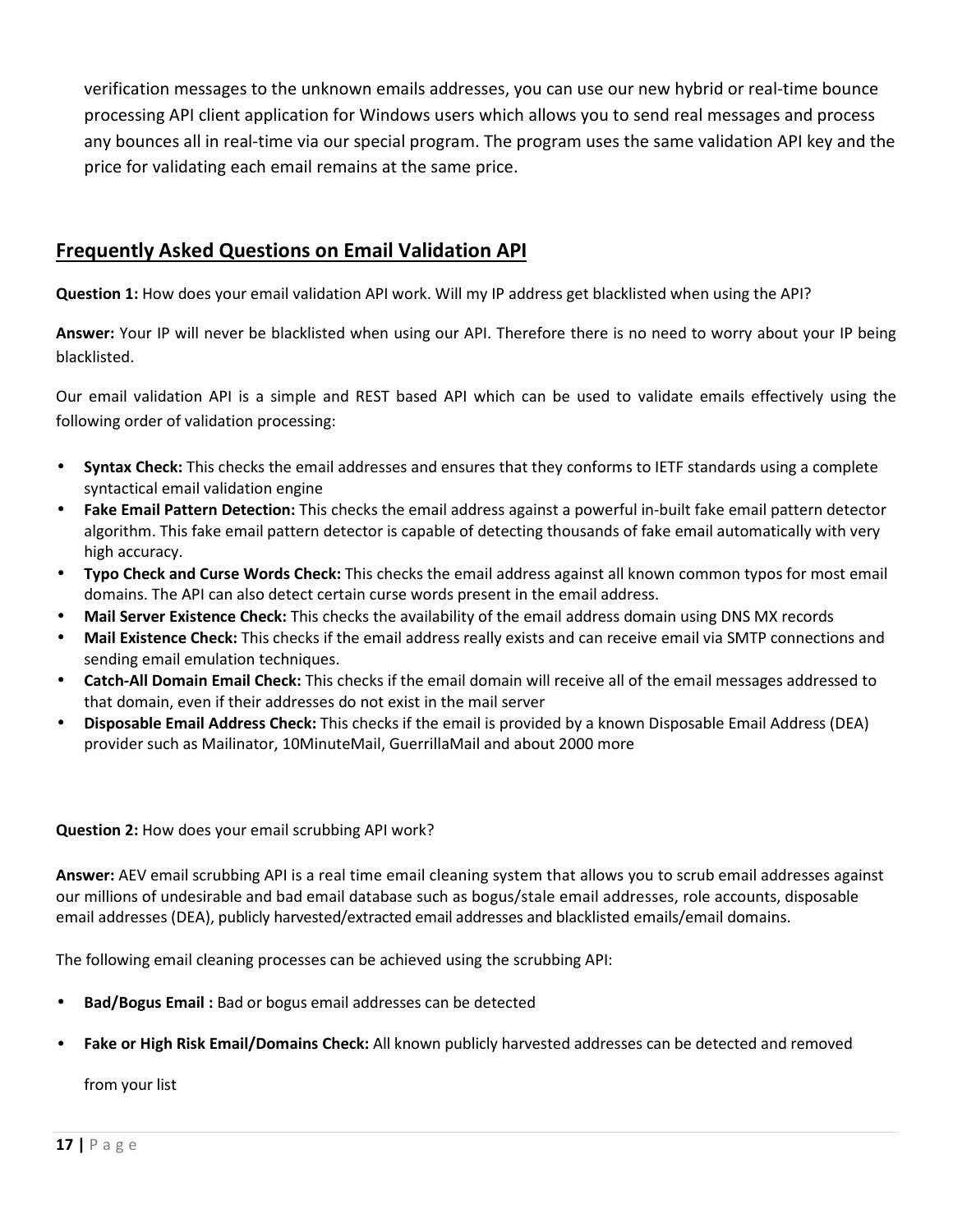- **Disposable Email Address Check:** This checks if the email is provided by a known Disposable Email Address (DEA) provider such as Mailinator, 10MinuteMail, GuerrillaMail and about 2000 more. If you run a service in which you would like to reduce the number of anonymous subscribers using disposable email addresses, you can use our API to block such subscribers at point of signup thereby helping you to reduce the number of anonymous subscribers to your service.
- **Role Accounts** such as [admin@domain.com,](mailto:admin@domain.com) [webmaster@domain.com,](mailto:webmaster@domain.com) [support@domain.com e](mailto:support@domain.com)tc
- **Known Blacklisted/Bogus emails and Email Domains Check:** All records matching our millions of known spammers emails, malicious or bogus emails and emails belonging to known spam domains emails database can be used to scrub your mailing lists and any matches are removed using our scrubbing API.

**Question 3**: What is the difference between the email validation API and the email scrubbing API?

**Answer:** Although some similarities exists between the email validation and email scrubbing API, a key difference between them is that whereas the email validation API performs a full email check and check if the email address actually exists on the remote mail server via SMTP connections, the scrubbing API do not perform any actual email existence check. Therefore, emails marked "Good" by the scrubber API may be nonexistent because the actual existence of the email address was not performed.

Ideally if you are an email marketer that that acquires or rents email list from third party list brokers, we strongly recommend the use of the scrubbing API to clean the list in addition to using the email validation API to verify if they emails actually exists. By using both APIs, you can obtain a high quality cleaned email list.

**Question 4:** What do I need to start using your API in AEV to validate emails?

**Answer**: First you must obtain the API key which allows you to authenticate to the API service. To obtain your API key, simply click on the purchase links in your AEV connections settings tab which will redirect you to the payment processor website. Once you have obtained your key, you can simply enter your key to activate the API. We offer a very flexible and affordable API pricing system. Our pricing plan is based on **\$0.001** per email address validation or scrubbing.

You can also purchase your API keys securely from our website using the link below: <https://www.gondorland.com/member/signup.php>

**Question 5:** What is the recommended number of threads and Timeout to use in AEV when using your API **Answer**: We strongly recommend that you use no more than 500 threads unless you have a very powerful system such as multi-core (Quad core or dual/Quad CPU). Also please make sure you set the highest timeout as 120 sec. Doing this will ensure that you get minimal number of unknowns.

**Question 6:** How is your email validations performed? Does it send out any email?

**Answer:** Email validations carried out through the API is done using 3 progressive levels automatically as follows: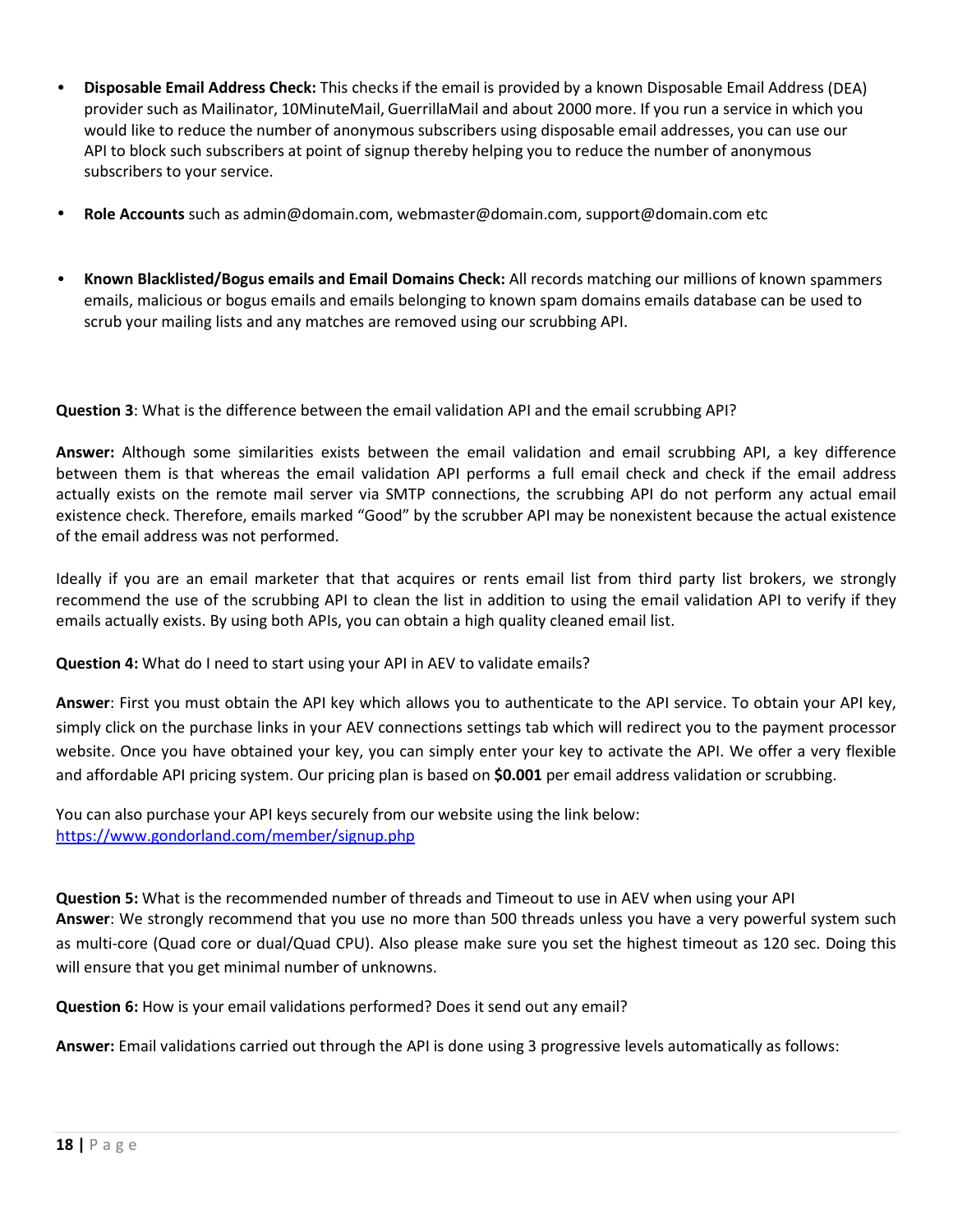- **Syntax** : This checks the email addresses and ensures that they conforms to IETF standards using a complete syntactical email validation engine
- **Email Server Existence** : This level checks the availability of the email address domain using DNS MX records
- **Mailbox Existence** : This is a deep level verification which attempts to check if the email address really exists and goes a step further to check if the email domain is a Catch-all domain (a domain that will receive all of the email messages addressed to that domain, even if their addresses do not exist in the mail server). The Mailbox verification establishes SMTP dialogs with external SMTP servers and this level usually requires longer time depending on multiple network factors.

The API employs DNS and SMTP protocol functionalities to perform email address validations and absolutely avoids sending any email message to external mail servers.

**Question 7:** Is it possible to verify all emails with your email verifier API service? How does the system handle Unknown emails?

**Answer:** It is not possible to validate all emails due to multiple factors beyond our control. The Unknown results are those emails which could not be verified due to one reason or the other. These unknown results in most cases results from Greylisting which is technology that reduces spam by rejecting initial email delivery attempts. The Greylisting works by returning a "Temporarily Unavailable" message to the sending mail server the first (and only the first) time a message is received from a given sender. Hence, it makes sense to retry these validations again after some time has elapsed.

In addition, unknown results can also result from the inability to verify the emails by simulating a message sending to the recipient email server because the recipient email server requires that a REAL message is sent. Thus, it is impossible to verify whether the address is good or not. You won't know definitively until the message bounce because these mail servers won't cooperate or cannot be checked without sending a real message to them. To accommodate for this, AEV includes an in-built bounce handling module that can be used to process the bounced emails to the unknown results list. For details, please consult the AEV manual.

**Question 8:** Can I achieve low bounce rates with the email validation API?

**Answer:** One of the main reasons why you must validate your emails regularly is to ensure that you avoid high bounce rates when you send your campaign to your lists. When you send emails to invalid emails, the message will bounce. A bounced message is one that has been rejected by the recipient's email server. If your emails get bounce rates of over 10-15%, your email marketing service provider may likely disable your account until you can determine the cause of the bounces. This is because high bounce rates can get your email marketing service provider IPs blacklisted and will also negatively affect your sender reputation which will result to poor inbox deliverability. There are two types of bounces as follows:

• Hard bounces: These are bounces caused as a results of permanent failure during delivery (typically 5.x.x / Mailbox does not exist at the domain)

Please see :<http://www.basics.net/index.php/2011/07/27/e-mail-smtp-error-codes/>

Soft Bounces: These are bounces caused by temporarily failure such as Mailbox full errors ((beginning with a 4.x.x code as seen in above link)

With our email validation API, you will be able to verify your emails and detect a good number of emails that would have bounced (hard bounces) and these will be marked "Invalid". Hence, you will be able to stay within the acceptable bounce rate limits typically permitted by email service providers. Emails with soft bounces will be marked "Unknown"